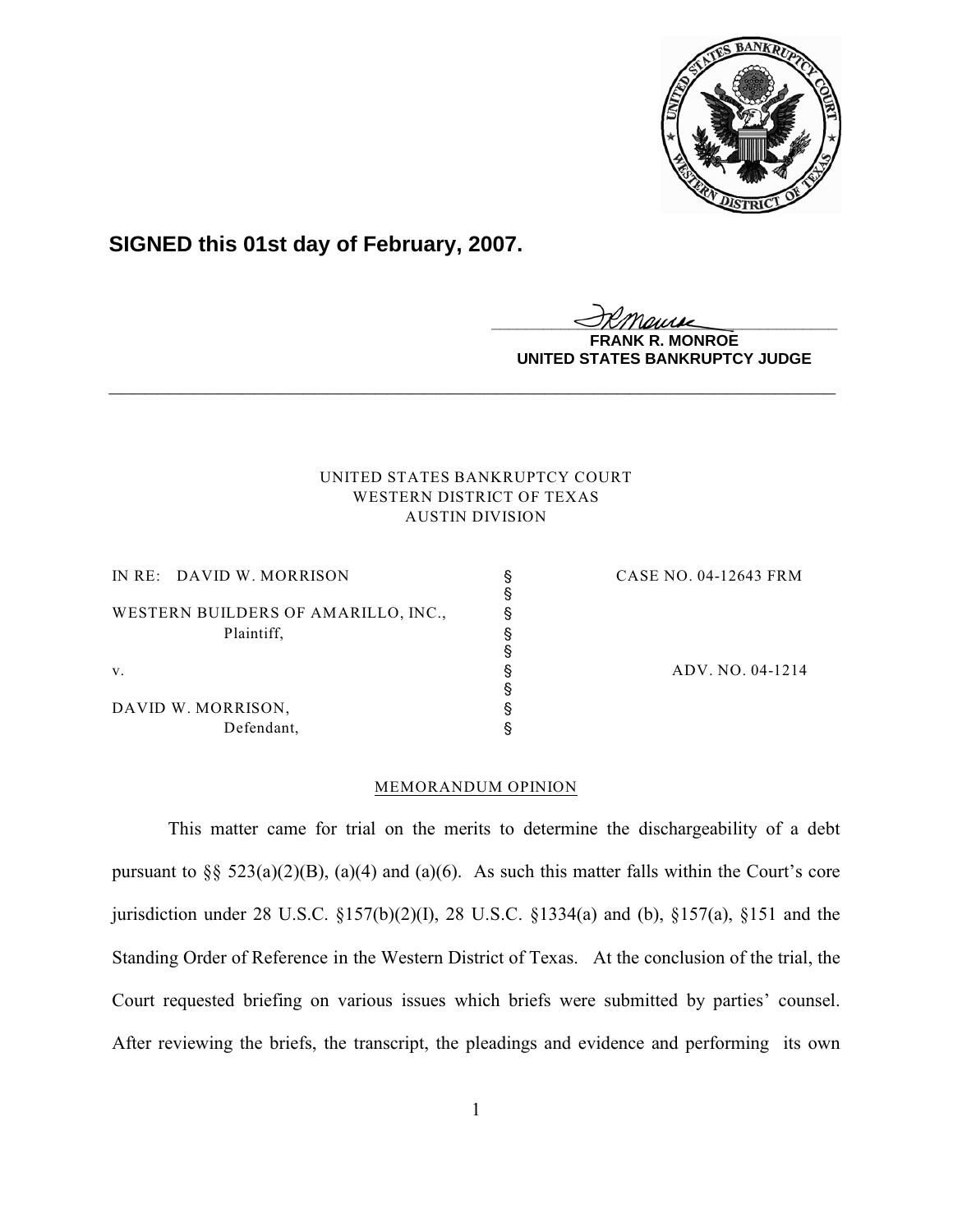independent research, the Court makes the following findings of fact and conclusions of law in accordance with Bankruptcy Rule 7052.

# Findings of Fact

## Introduction

Western Builders of Amarillo, Inc. ("Western Builders"), a general contractor, engaged Morrison Excavation, Inc. ("Morrison Excavation") as a subcontractor, by written contract dated March 6, 2002 to perform site construction work for a Wal-Mart in Eagle Pass, Texas. *Plaintiff's Exhibit 5.* David Morrison ("Morrison") was the primary stockholder of Morrison Excavation at the time and was also President of Morrison Excavation. After making on site visits to some of Morrison Excavation's other jobs, but before execution of the contract, Western Builders requested that Morrison provide financial information regarding Morrison Excavation. On February 22, 2002 Morrison faxed a Morrison Excavation, Inc. financial statement to Western Builders. Western Builders alleges this financial statement was materially false and that Morrison knew it was materially false prior to faxing. Western Builders claims it reasonably relied on this statement in contracting with Morrison Excavation and suffered damages as a result when Morrison Excavation could not complete the contract. Morrison Excavation's accountant corrected the financial statement on May 4, 2002. Morrison did not provide this corrected financial statement to Western Builders nor did he ever tell Western Builders the original was incorrect. Morrison Excavation abandoned the construction job on or about August 19, 2002. Western Builders had to pay additional funds to other subcontractors and suppliers to complete the job as well as to pay Morrison Excavation's subcontractors/suppliers that had not been paid at a loss to Western Builders of \$549,773.63.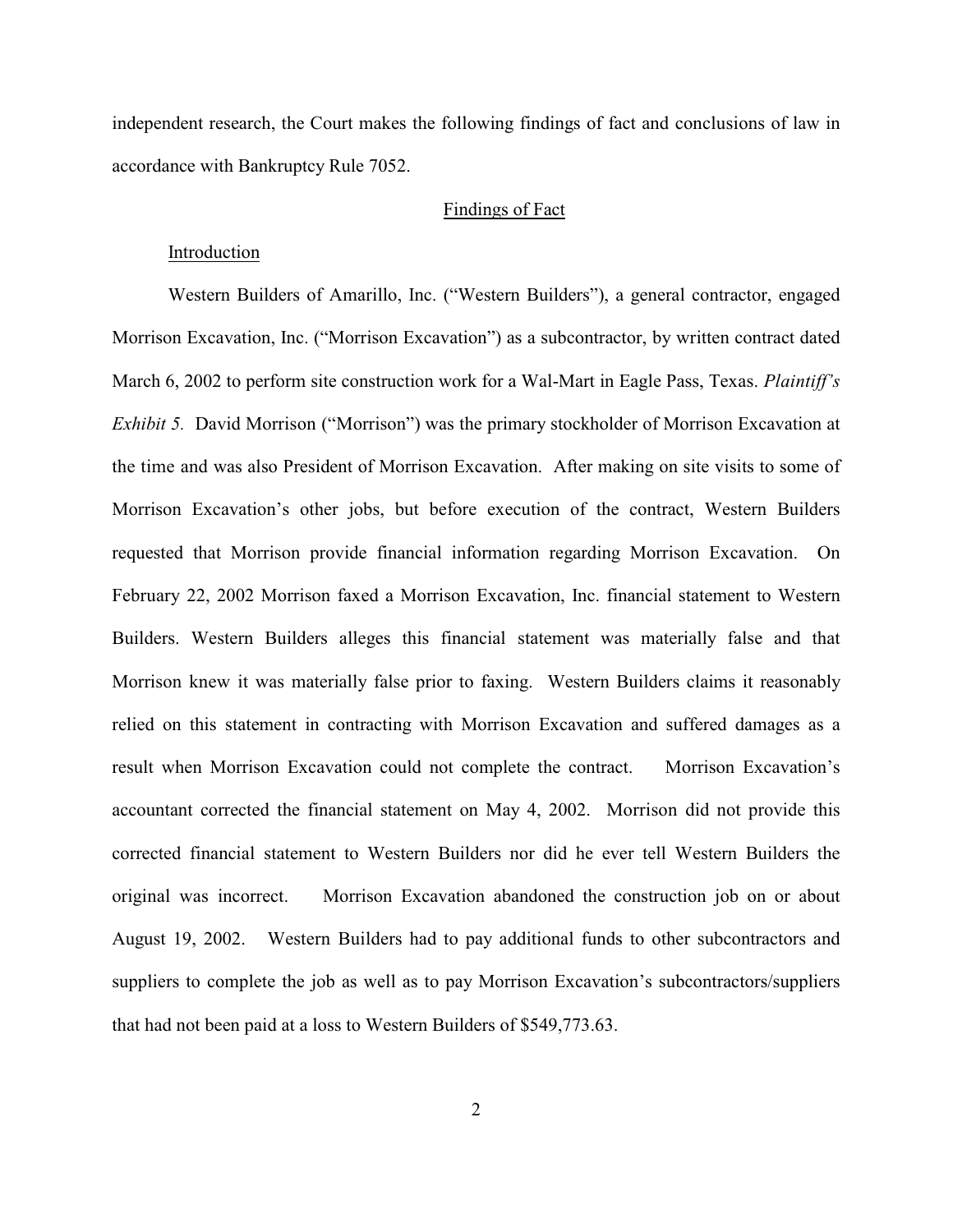Morrison personally filed bankruptcy on May 13, 2004. Western Builders claims that had Morrison submitted an accurate financial statement for Morrison Excavation, Western Builders would not have entered into the contract in the first place. Additionally, Western Builders claims that even if Morrison did not know of the error at the time the financial statement was faxed, he at least knew of the error prior to execution of the contract or prior to receipt of contract funds and had a duty to inform Western Builders of such error. Western Builders claims that it would never have hired Morrison Excavation if it had known its true financial condition and would have at least terminated the contract immediately had it seen the amended financials in May of 2002.

Western Builders also claims that Morrison requested and received from Western Builders advance payments under the contract to pay Morrison Excavation subcontractors, but that Morrison Excavation failed to pay some of these subcontractors with these payments. Western Builders claims that Morrison used these funds for his personal use and that Morrison submitted false certifications or completion affidavits in order to be paid funds to which he was not entitled.

# Witnesses

Eight persons testified at this trial:

David Morrison–Morrison was President and stockholder of Morrison Excavation. Morrison graduated from Texas Tech University with a degree in social welfare and family relations and later obtained a theology degree. Unable to provide economically for his family within his field of work, he ended up in the construction business. He indicated in his testimony that he did not understand much about financial statements. Morrison's CPA, Larry Fuller, testified that in the many years of preparing Morrison's business and personal tax returns and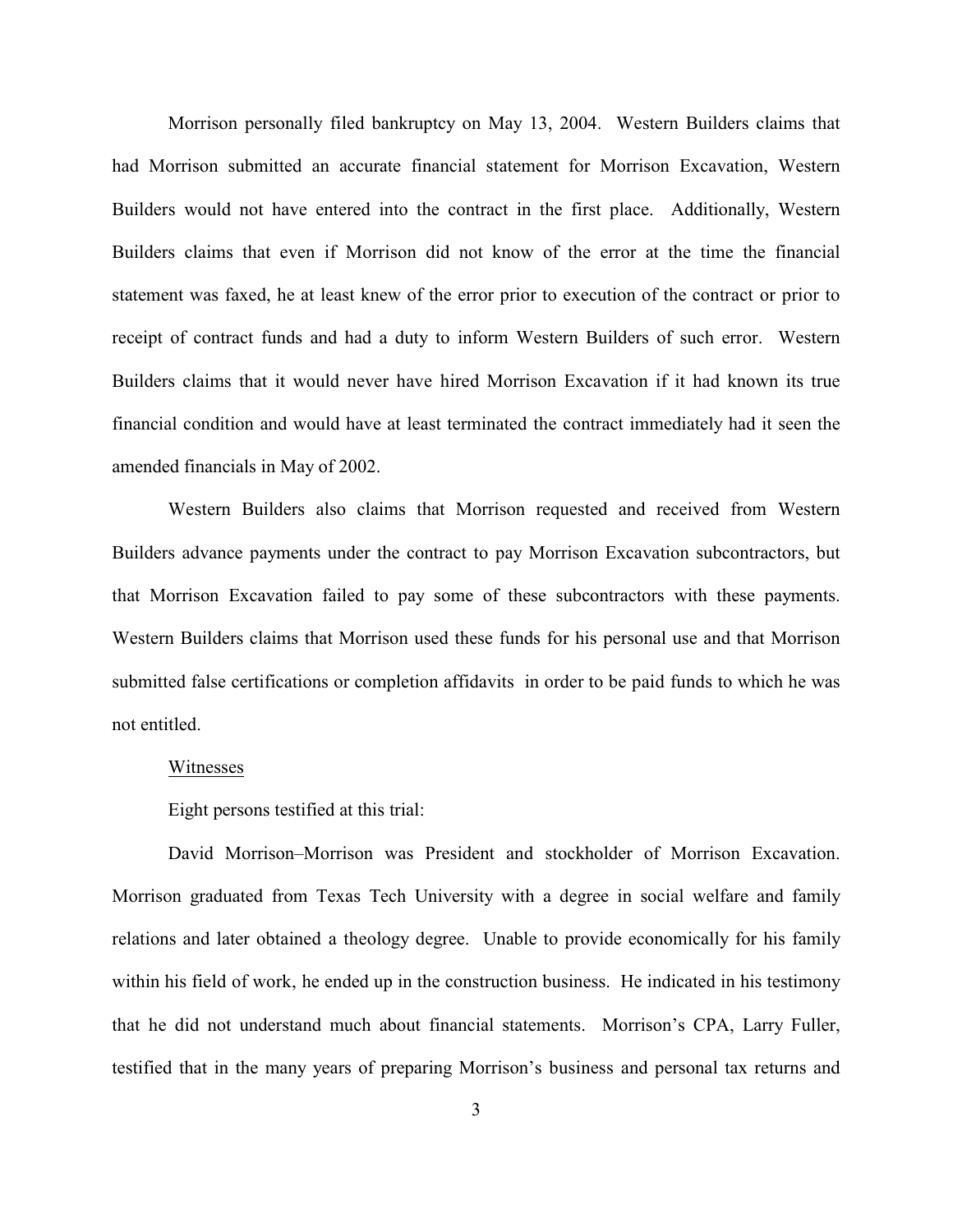financial statements that Morrison did not spend a lot of time reading them. However, Morrison has been in the construction business for 20 plus years, and he prepared and submitted the construction bids and obviously had a basic working knowledge and understanding of accounting at least as it pertained to his business.

Larry Fuller–Mr. Fuller was the CPA for Morrison Excavation and Morrison personally. Mr. Fuller prepared the corporate and personal returns and financial statements for Morrison and Morrison Excavation and provided financial advice to Morrison for some 10 years.

Shelley Dexter (now Olin)–Ms. Dexter was Morrison Excavation's bookkeeper for 4 1/2 years. She performed most of the accounting functions for the company and handled most of the financial communications between Mr. Fuller and the company. Ms. Dexter's desk was in close proximity to Morrison's office.

Jackie Davenport–Ms. Davenport was a Morrison Excavation employee for approximately 3 years until it closed. Ms. Davenport handled the accounts payable. Her desk was next to Ms. Dexter's and in close proximity to Morrison's office.

Jerry Rohane–Mr. Rohane is President of Western Builders. Mr. Rohane has a Bachelor's degree in civil engineering from New Mexico State and a current Texas professional engineer's license. He has been employed by Western Builders for 21 years, is a part owner of the company since 1994, and has been its President since 1994.

Wes-Knapp–Mr. Knapp is the Chief Financial Officer of Western Builders. Mr. Knapp graduated from Texas Tech University with an accounting degree and worked approximately 9 years for a large accounting firm before joining Western Builders. He is also part owner of the company.

4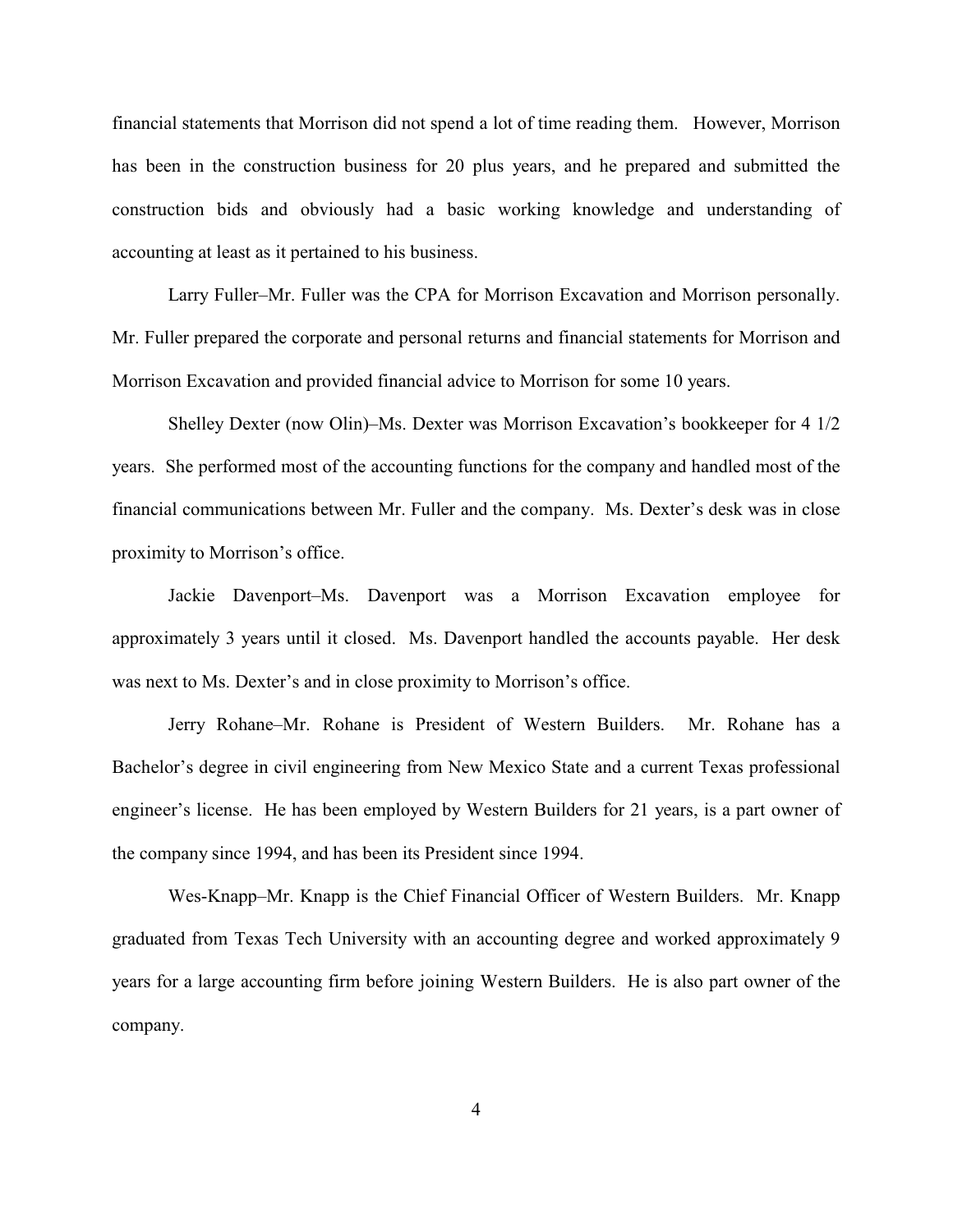Ben Brookes–Mr. Brookes is a superintendent of construction jobs for Western Builders. Mr. Brookes had been with Western Builders for 7 years at time of trial. He graduated from Texas A&M with a civil engineering degree. Mr Brookes dealt directly with Morrison in connection with the Eagle Pass project as the project manager. More specifically, he handled the draw requests from Morrison Excavation and worked with Morrison on changes to the contract and advance payments when requested by Morrison.

Harvey Corn-Mr. Corn is a Certified Public Accountant and the expert hired by Morrison to testify regarding the reasonableness of Western Builder's reliance on the incorrect financial statement submitted to Western Builders.

#### Background

On January 31, 2002 Larry Fuller, Morrison's long-time business adviser and CPA ("Mr. Fuller"), issued a financial statement as of December 31, 2001 *(Plaintiff's Exhibit 91)* that overstated the value of Morrison Excavation's accounts receivable by \$857,913.55 although this error was not discovered until mid February, 2002. Before the error was discovered, Fuller met with Morrison on February 6, 2002 to discuss Morrison Excavation's financial situation. In connection with this meeting, Mr. Fuller had prepared some handwritten notes "really, to myself for a meeting with David" regarding items that may be discussed. *Transcript Pg. 112 and Plaintiff's Exhibit 73*. Mr. Fuller's notes indicate that Morrison's current business condition was "cash broke, way behind to vendors, collecting money before job completed and no money to pay bills from completed jobs, and vendors filing liens." *Plaintiff's Exhibit 73.* These notes also list certain options evidently available to Morrison based on the serious financial condition–

"A) "sell everything-pay vendors & close business & get a job–*plus*: out of debt; *minus*:job won't pay for your life style"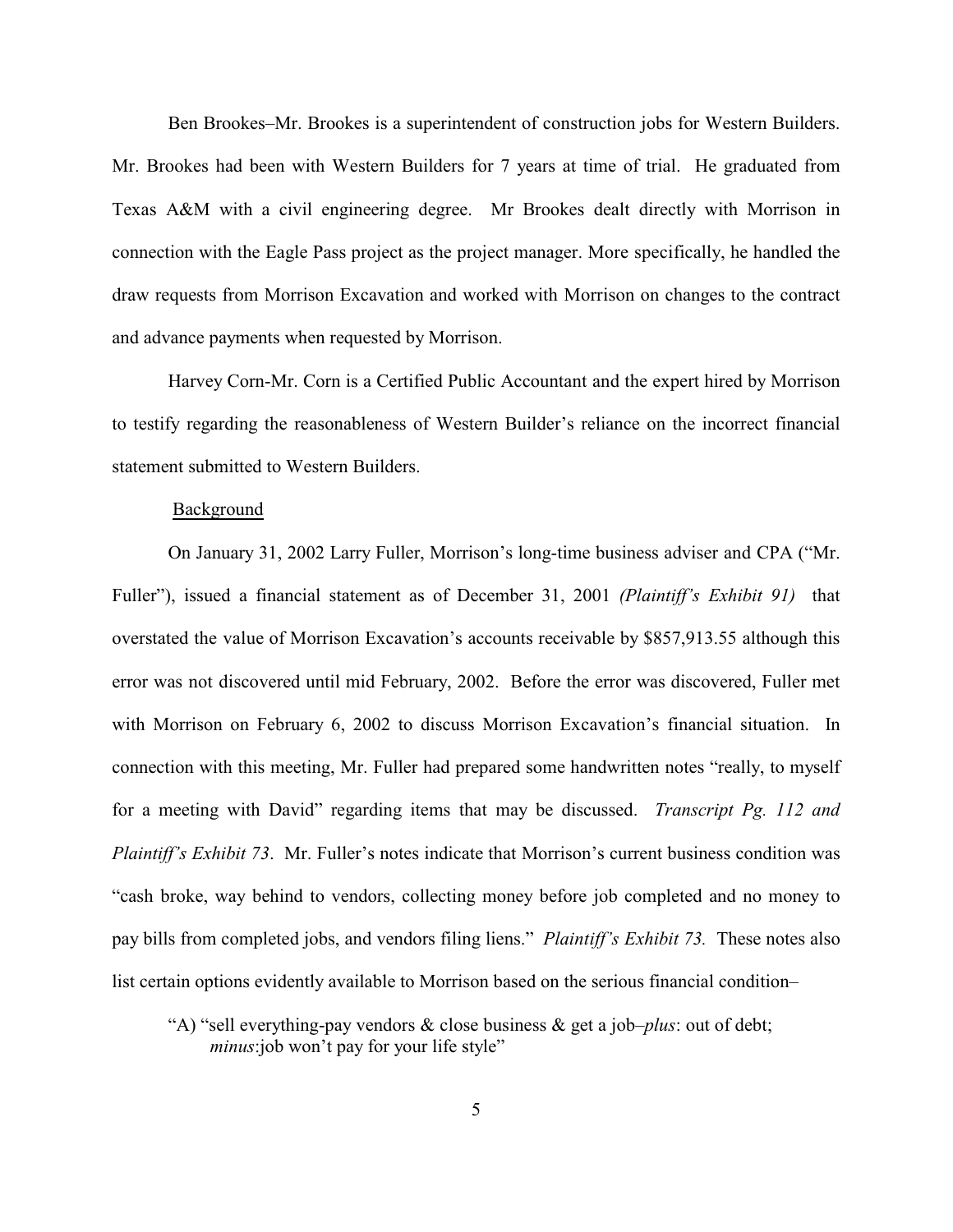B) sell equipment-downsize and keep business going–*plus*: gets rid of lot of debt, keeps business going; *minus*: increases monthly leases, doesn't get many vendors paid.

# *Plaintiff's Exhibit 73.*

 Western Builders claims that Mr. Fuller discussed all these options with Morrison at this meeting. Mr. Fuller agreed that the options were discussed in general regarding Morrison Excavation's serious financial situation and how to alleviate this condition. However, Mr. Fuller did not "want the Court to believe that David and I discussed every one of those" items. "Those were notes to me to go to a meeting with David. And what was said in that meeting, I don't remember that we went over every one of them okay?" *Transcript Pg. 116-117.* This particular meeting, however, sets the stage for the events that ensued and proves that Morrison as of February 6, 2002 knew his business was in poor financial condition and needed significant help to stay in business.

At about this same time, Morrison was also discussing selling part of Morrison Excavation to Kyle Hughes who was interested in purchasing a percentage of the shares and helping run the financial end of the business. Morrison did sell 49% of his stock in Morrison Excavation to Mr. Hughes for \$500,000 in March, 2002. *Transcript Pg. 21-22.* Mr. Hughes paid this money directly to Morrison. Although there was some testimony from Morrison and Mr. Fuller that Morrison turned around and invested this money back into the business, there was no definitive evidence as to the exact amounts reinvested and whether such were treated as loans to Morrison Excavation or additional equity infusions.

On February 15, 2002 Morrison Excavation's bookkeeper, Shelley Dexter ("Ms. Dexter") faxed to Mr. Fuller corrections to the accounts receivable and accounts payable report. *Plaintiff's Exhibit 95.* Ms. Dexter and Mr. Fuller agree that they knew about the error by this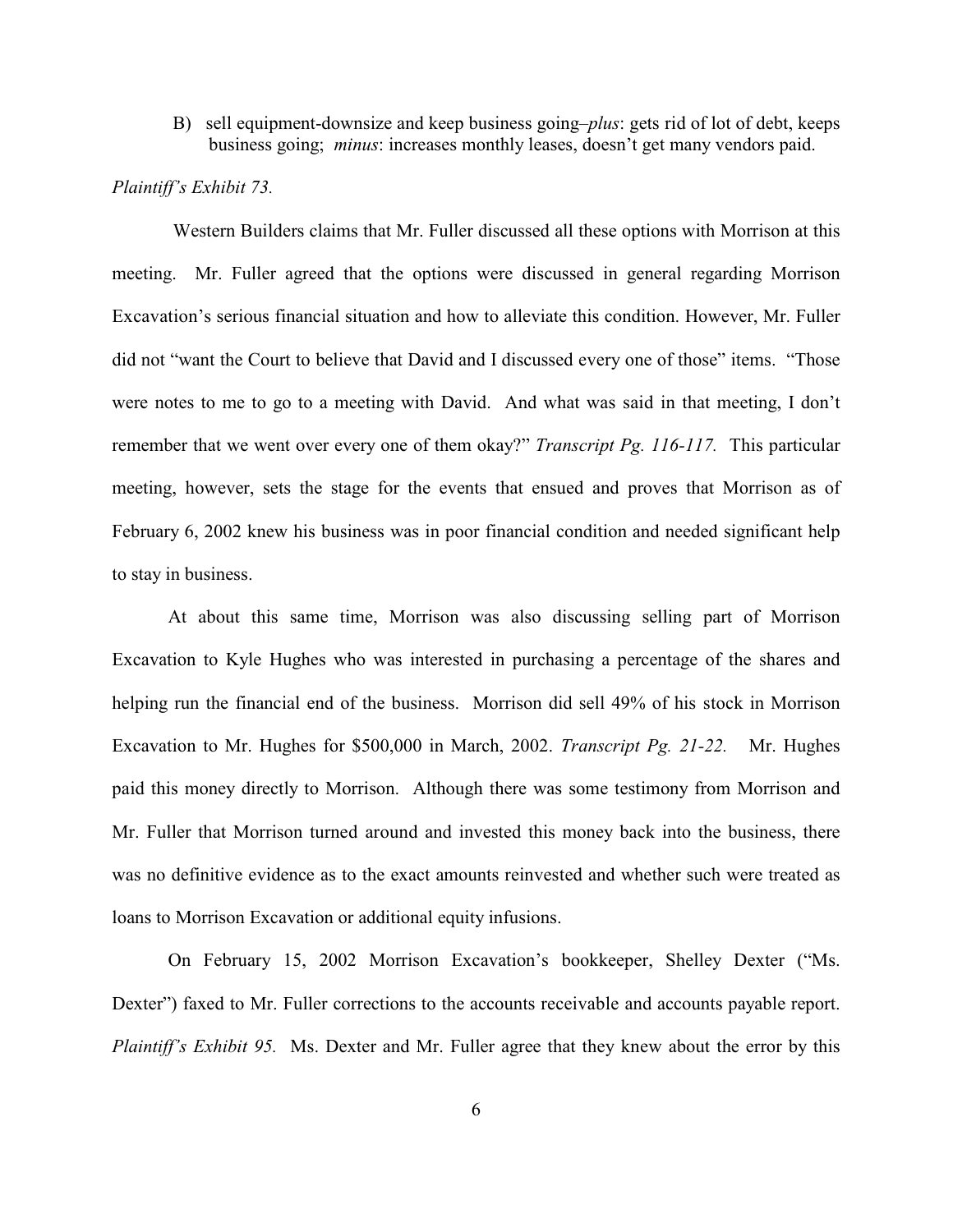date. Boydette Miller, who was an employee of the company that implemented Morrison Excavation's new accounting system, supposedly found the error which Ms. Dexter forwarded on to Mr. Fuller to enable him to correct the financial statement. The error was a \$857,000 plus overstatement to accounts receivable. So, when the adjustment was made due to this error, it had a direct effect of reducing assets by almost half and decreasing income a similar corresponding amount–the \$857,000. So, when the corrected statement was finally issued, it reflects Morrison Excavation showing deficits in equity and reflecting an operating loss for 2001. *Plaintiff's Exhibit 98.*

On February 14, 2002 Morrison Excavation submitted its bid to Western Builders on the Eagle Pass project. Jerry Rohane, ("Mr. Rohane") Western Builders' President contacted Morrison regarding the bid. Mr. Rohane testified that Morrison's company appeared to be a potentially good fit based on the location of the business, the capacity to do the work and the personal character that Western Builders sought in its subcontractors. Mr. Rohane testified that although Morrison Excavation was the low bidder on the project, this was not the sole basis upon which it awarded the contract. Because this was the first job that Morrison Excavation was to perform for Western Builders, Mr. Rohane decided to check out Morrison Excavation's job sites and Morrison himself. As a result, Mr. Rohane and the project manager, Ben Brookes ("Mr. Brookes") traveled to Austin on February 22, 2002. They were impressed with some of Morrison Excavation's other jobs. Mr. Rohane testified that they traveled to four job sites, one of which was a Home Depot still in progress. Mr. Rohane met the superintendent on the site as well as the general contractor. To Mr. Rohane the site was "well organized. Everything about the job looked good. Equipment looked like it was being used in the proper methodology. It was a big, ... site so it's pretty easy to look and see if the dirt contractor knows what he's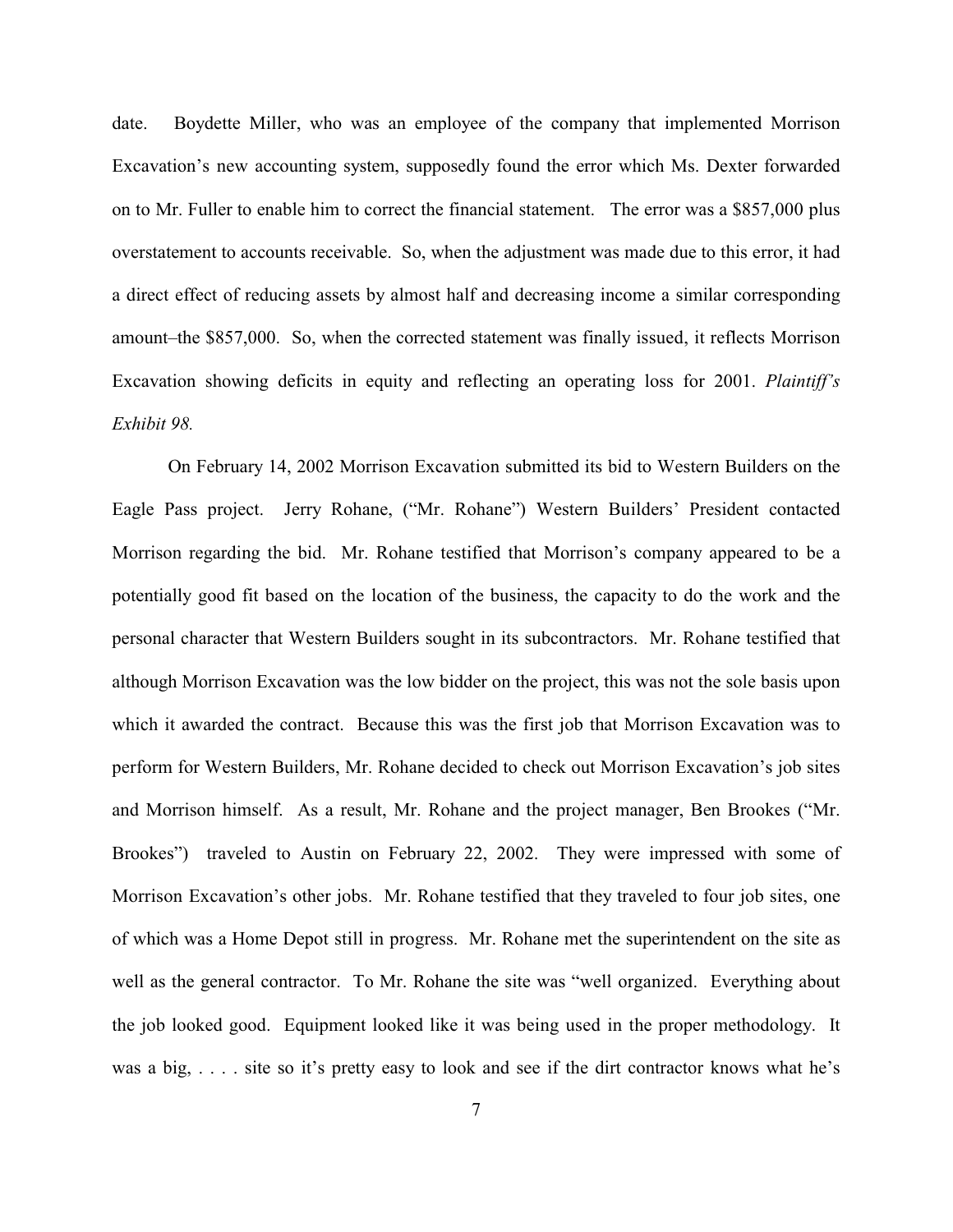doing by the way the site looks like." *Transcript Page 235.* Morrison indicated that his company was doing well. He did not mention the February 6, 2002 meeting with his CPA, Fuller, regarding his company's serious financial situation although he did tell Mr. Rohane about the potential new investor. After this meeting, Mr. Rohane requested a financial statement, and Morrison faxed to him the incorrect copy that same afternoon of February 22, 2002. *Plaintiff's Exhibit 91.*

Mr. Rohane testified with respect to his review of the actual financial statement. He said that although the financial statement was not "great," it was in good form and that it listed substantial equipment and income. Mr. Rohane concluded that it revealed that the company was making money, that Morrison was paying himself a substantial salary and distributions and that he was satisfied with it. However, because it was an income tax basis statement, he asked his partner, Wes Knapp, CPA ("Mr. Knapp"), to also look it over. On cross-examination, Mr. Rohane believed his company had made a credit reference to Holt and that Morrison was current with Holt but Mr. Rohane did not personally make the call and he could not recall who had. There was no other evidence with regard to direct contact with credit references other than this testimony. Western Builders also pulled a Dunn & Bradstreet report, but did not place much reliance on the report because so few credit references were reported. However, the report gave Western Builders a "fair" rating.

Mr. Knapp, a CPA and Western's CFO, testified that he was asked by Mr. Rohane to look over the statement. Mr. Knapp's wife had known Morrison's wife in college. Because of this and because he did not make construction decisions for Western, Mr. Knapp wanted Mr. Rohane to actually decide whether to engage Morrison's company. He had the same impression as did Mr. Rohane. The statement was consistent with other single owner businesses. He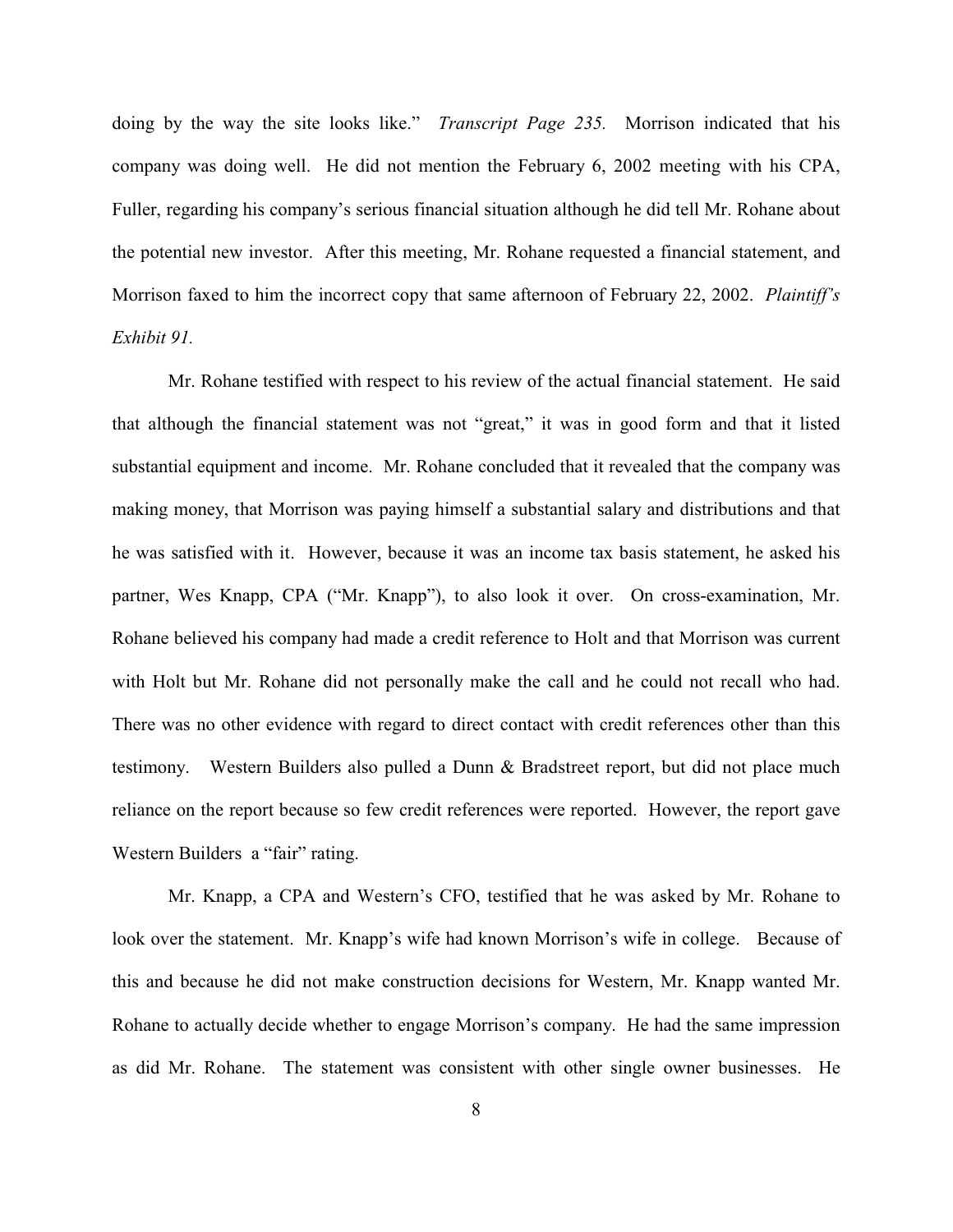thought that although the equity was low, that this was typical of single owner businesses. He also noted that the financial statement was prepared on an income tax basis, which led Mr. Knapp to believe that the equipment shown on the statement probably had a higher market value than what was listed because income tax depreciation schedules permit accelerated depreciation in excess of that of the actual market value depreciation of equipment. Mr. Knapp indicated that the financial statement itself was satisfactory in form for a business like Morrison's, met industry standards and was in better form than many documents submitted by other subcontractors to support their financial ability to perform. Mr. Rohane's testimony regarding the condition of Morrison's equipment bolstered their reliance on such equipment having a higher value.

Morrison Excavation obtained the contract with Western Builders effective as of March 6, 2002. The contract was evidently received for signature by Morrison on March 8 and returned to Western Builders on March 18. Construction started some time in March, 2002.

Mr. Brookes testified regarding Western Builders' payments to Morrison Excavation which began on March 28, 2002. Mr. Brookes explained that several advance payments were made at the request of Morrison Excavation, meaning that Western Builders was advancing its own money to Morrison Excavation before it received funds from the owner of the project. With these advances, Morrison Excavation would certify that prior payments to lien claimants and suppliers had been paid. Mr. Brookes provided competent testimony that this was not always the case as Western Builders started to receive lien notices in connection with payments that should have already been made by Morrison Excavation according to the payment certifications. Further, Morrison Excavation's subs and suppliers started to leave the job. The project slowed and eventually progress halted altogether. Although Western Builders attempted to negotiate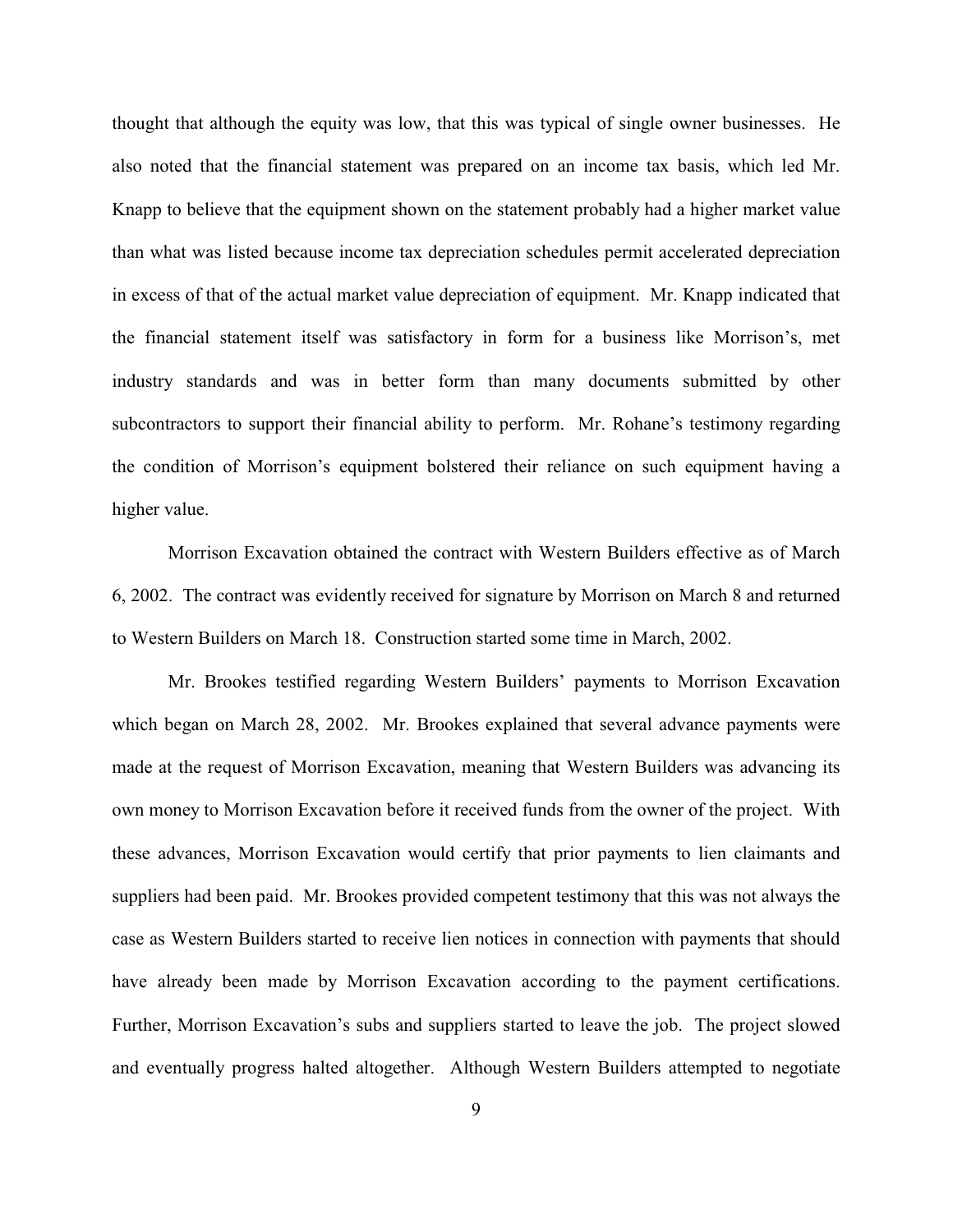with Morrison Excavation to hopefully save the contract, by mid-August after receiving additional lien notices and visiting the abandoned job site, Western Builders indicated it had no other choice than to terminate the contract, try to locate other suitable contractors and complete the job.

The job had cost overruns that required additional funds to be expended by Morrison Excavation, funds the company did not have which compounded its financial problems. Morrison claims that he was unable to use the soil samples from the job site as he had anticipated and had to import soil in connection with the project which led to the cost overruns. However, Mr. Brookes testified that subcontractors bore this risk and that Morrison was privy to the soil sampling tests provided by the owner of the property prior to submitting his bid. Even so, Western Builders approved two change orders which increased the original amount of the subcontract to Morrison Excavation's benefit.

Mr. Rohane testified that Western Builders spent \$244,978.53 to resolve the liens that were filed on behalf of claimants of Morrison Excavation. *Plaintiff's Exhibit 191.* An itemization of work remaining was prepared. *Plaintiff's Exhibit 118*. Mr. Brookes visited the job site to verify the work remaining and several subcontractors and suppliers were hired to complete the project. Mr. Brookes testified as to the amount over the original subcontract that Western Builders paid to complete Morrison Excavation's work which was \$549,773.63. This included the lien claims as well as the money paid to the new subcontractors and suppliers. *Plaintiff's Exhibit 190.*

Harvey Corn was called by Morrison to testify as to the reasonableness of the reliance on the incorrect financial statement. Although Mr. Corn had some criticisms of the financial statement, he admitted that he had never worked for a construction company, and as a result,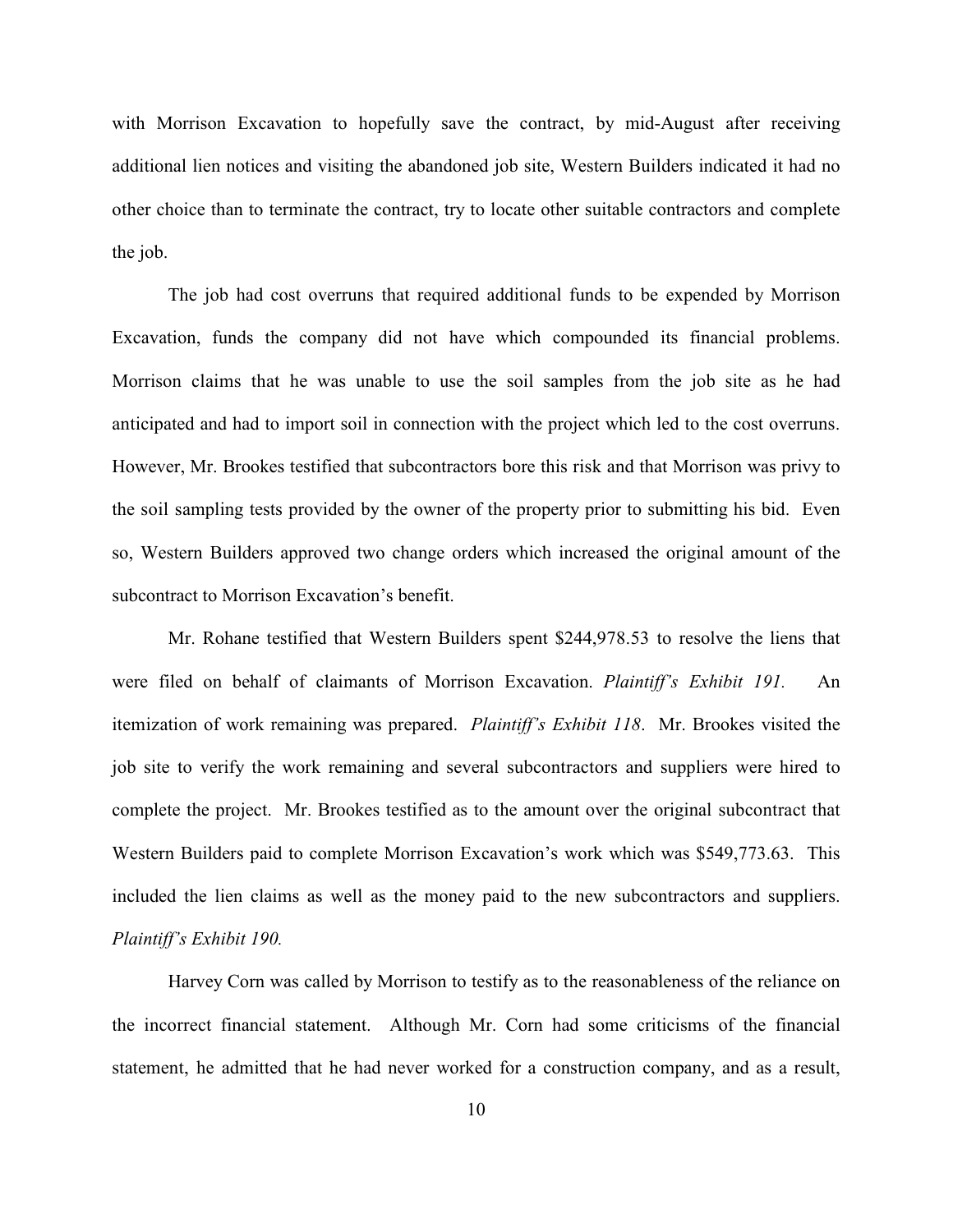could not testify what a construction firm should reasonably rely on. Mr. Corn, however, expressed concern about certain things he believed Western Builders should have done in addition to reviewing the statement itself. Mr. Corn testified that he would have requested additional information regarding the fixed assets of the company as well as requested and reviewed an accounts receivable and accounts payable log. Had Western requested this information, Mr. Corn indicates they would have discovered not only the accounts receivable error immediately as the \$857,000 plus receivable was being carried in a "Miscellaneous" category, but also a negative entry in the accounts payable log which Western Builders and Mr. Fuller apparently never caught in either of the financial statements issued. *Transcript Pg. 391- 396.* However, Mr. Corn agrees that seeing the equipment on four job sites might mitigate the need for a depreciation/valuation schedule on the assets. And, Mr. Corn admitted that, in his view, an honest businessman who learned of an error like the one in question would be expected to notify anyone who had received a financial statement with the error simply as a matter of ordinary business dealings. He also testified that if any of his clients did not allow for revised financials, then his firm would withdraw representation. The point is Morrison's own expert noted that as a businessman Morrison had a duty to report significant changes in his financial condition if he knew about them. Morrison appears to argue that Mr. Fuller never told him to tell Western Builders. However, Mr. Fuller told Morrison that Kyle Hughes should be informed of the error. And, Mr. Fuller, in his testimony, indicated that he did not know if Morrison had sent the financials to anyone else.

# The Problem

Four witnesses testified concerning Morrison's knowledge of the accounts receivable error as of February 22, 2002 prior to his faxing the incorrect financial statement to Western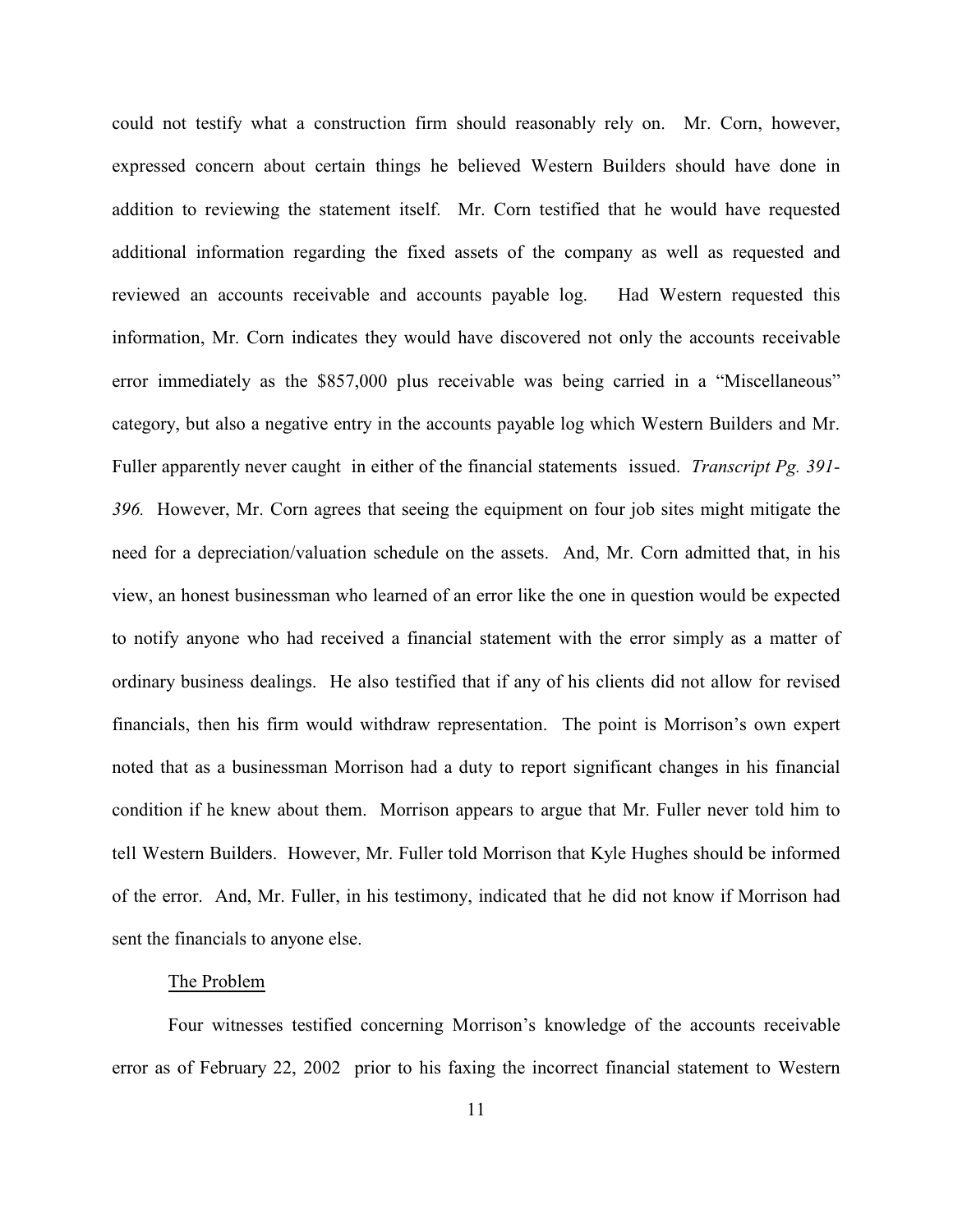Builders. Morrison testified that he requested the financial statement from Fuller on February 22 and faxed it directly to Western Builders when he received it. Indeed, the fax to Western Builders was sent seven minutes after receiving the faxed financial statement from Mr. Fuller. Morrison testified that he did not know about the accounting error until Mr. Fuller told him around March 23 or 24 in connection with the actual sale of stock to Kyle Hughes and that was the first he knew of it. *Transcript Pg. 32-33.* Mr. Fuller also tied his discussion with Morrison about the error to the Hughes sales transaction, but he did not know specifically when he and Morrison discussed the error. He testified that he talked with Ms. Dexter about the error, but did not immediately talk with Morrison because he wanted to give Ms. Dexter time to talk with Morrison first. Mr. Fuller's specific testimony about when he told Morrison about the error was that he told "probably middle of March. . . .it was a while after this February 15." *Transcript Pg. 152.* Mr. Fuller unequivocally testifies that by February 22, 2002, when the financial statement was sent to Western Builders, he personally had not talked with Morrison about the error. *Transcript Pg. 152-153.* He had only discussed it with Ms. Dexter.

However, Mr. Fuller was asked at trial if he said in his deposition that Ms. Dexter had told him that Morrison wanted to see the error when she requested the financial statement on February 22, 2002. Fuller responded, "Yes, I said that in the deposition and whether David wanted to see it or she's [Ms. Dexter] wanting to show it to David, but yes David wants and needs to see the error." *Transcript Pg. 125.* But the next day in court, Mr. Fuller clarified his testimony, explaining that Ms. Dexter wanted the financial statement on February 22, 2002 "either to show to David or she had told David and he wanted to see it on the financial statement." *Transcript Pg. 125.*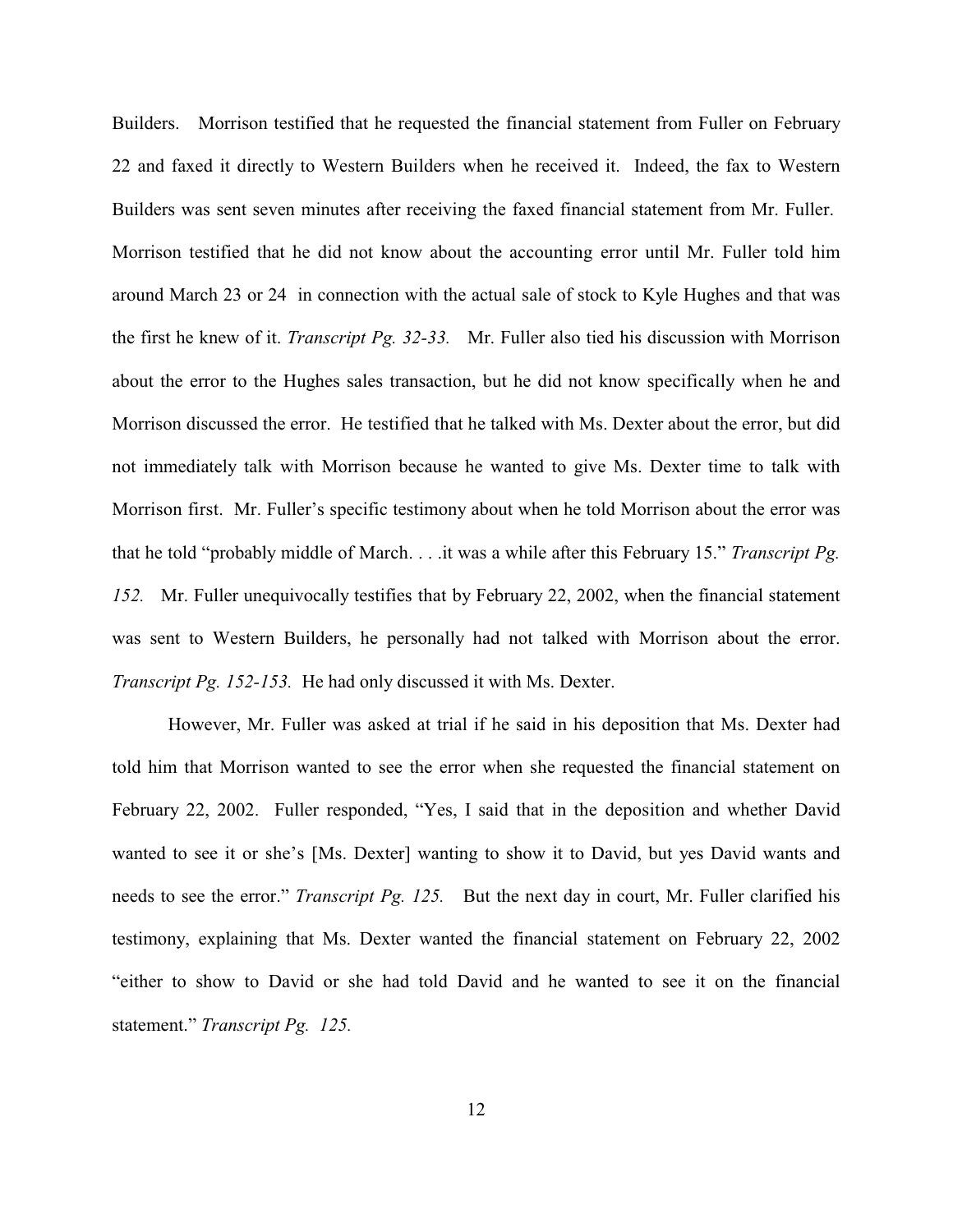Ms. Dexter does not specifically testify as to the exact date Morrison knew about the financial error. The closest Ms. Dexter comes to pinpointing a date she allegedly told Morrison about a financial error was to answer 'yes' when asked if it was "around February 15." *Transcript Pg. 197 and 201.* Ms. Dexter did indicate that she spoke with Morrison in his office with the door closed about the fact that they could not stay in business if more money continued to go out than come in but then again could not pinpoint a specific date or month for this conversation only that it was in 2002. And, when asked about her conversations with Morrison about the inaccurate financial statement having gone to Western Builders, she deferred, saying: "I don't recall a specific conversation: specific words that were said. I just remember thinking I was disappointed that that had gone out the door and that they needed to have a corrected one." *Transcript Pg. 202.* Ms. Dexter's overall testimony strongly suggests that Morrison most likely knew by February 22, 2002 that the financial statement contained an error–but perhaps did not know the magnitude of the error.

Ms. Davenport was also equivocal in her testimony. She did not testify as to any actual conversation she had with Morrison about financial matters of any kind. She indicated she prepared accounts payable aging reports each month that were on his desk; but then she claimed to know nothing of the additional accounts payable error that also occurred around the time of the significant accounts receivable error about which she knew quite a bit.

Ms. Davenport never testified that she talked with Morrison about the error in the financial statement before he signed the contract. She did indicate that she overheard Ms. Dexter tell Morrison about the error and that he was desperate to get the Western Builders' job; but she did not tie his alleged desperation to sending out the financial statement. Ms. Davenport claimed Ms. Dexter told Morrison about the error and that Ms. Dexter told Morrison "at or about the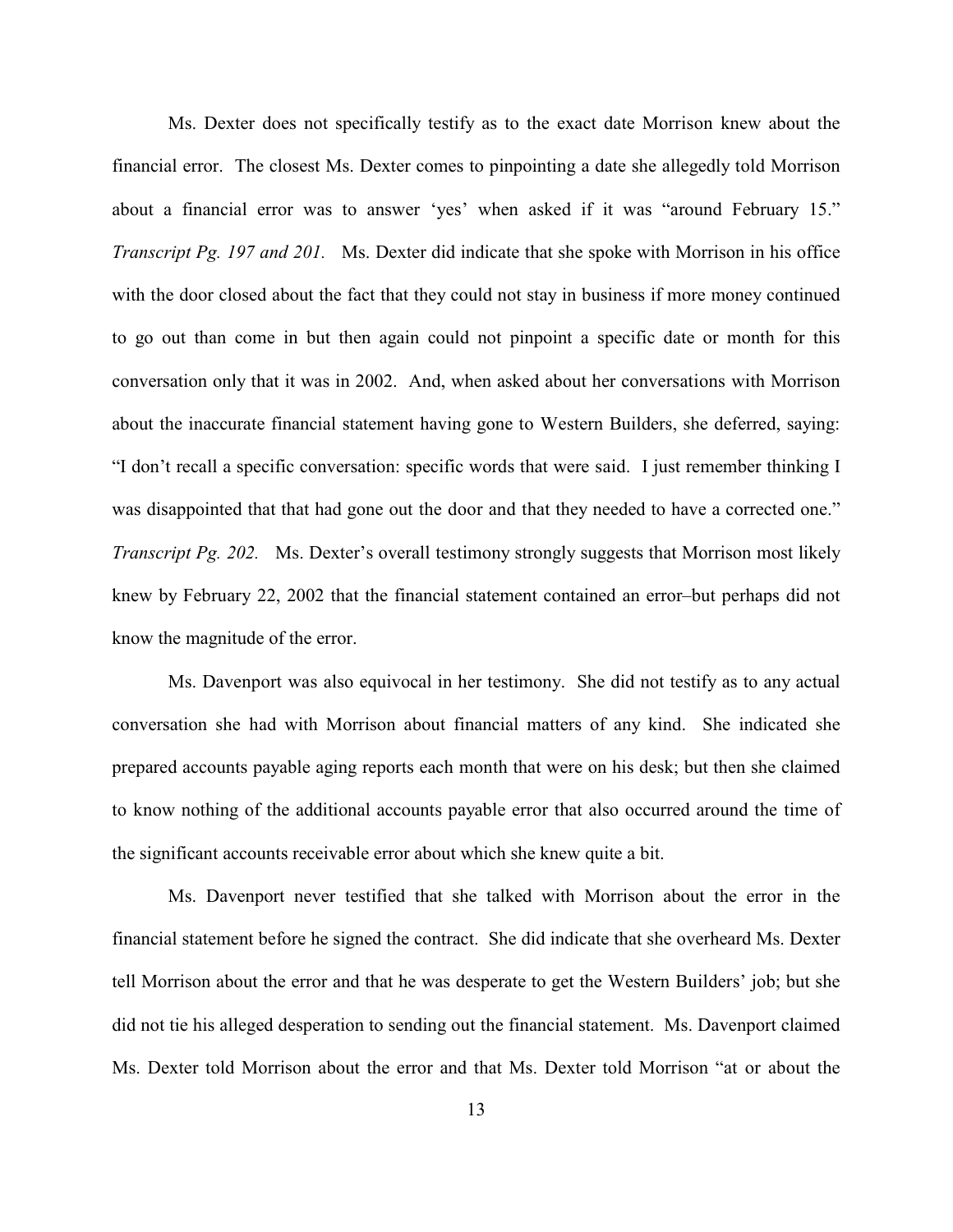same time that the error was discovered." *Transcript Pg. 177.* And, she also claimed to have heard Ms. Dexter tell Morrison that the financial statement was inaccurate and that this occurred "very close to the same time" that Ms. Dexter told Morrison about the actual error. *Transcript Pg. 177.* She also testified that Ms. Dexter approached Morrison "several times" about the financial statement being incorrect, and that Ms. Dexter inquired whether Morrison wanted to send it to Western Builders. *Transcript Pg. 178.* She testified that all these conversations took place before the contract with Western Builders was signed, but that is as close as she came to pinpointing a date for all these conversations. Ms. Davenport testified that in her heart she knew that Morrison knew about the error in the financial statement based on "being in the office and overhearing conversations and knowing what was going on at the time." *Transcript Pg. 190- 191.*

#### Conclusions of Law

## 1. "Debt" under §523(a)(2)(B)

Section 523 of the Bankruptcy Code states:

- (a) A discharge under section  $727$ ,  $1141$ ,  $1228(a)$ ,  $1228(b)$  or  $1328(b)$  of this title does not discharge an individual debtor from any debt
- (2) for money, property, services or an extension, renewal, or refinancing of credit, to the extent obtained by–
- (B) use of a statement in writing
	- (i) that is materially false:
	- (ii) respecting the debtor's or an insider's financial condition;
	- (iii) on which the creditor to whom the debtor is liable for such money, property, services or credit reasonably relied; and
	- (iv) that the debtor caused to be made or published with intent to deceive;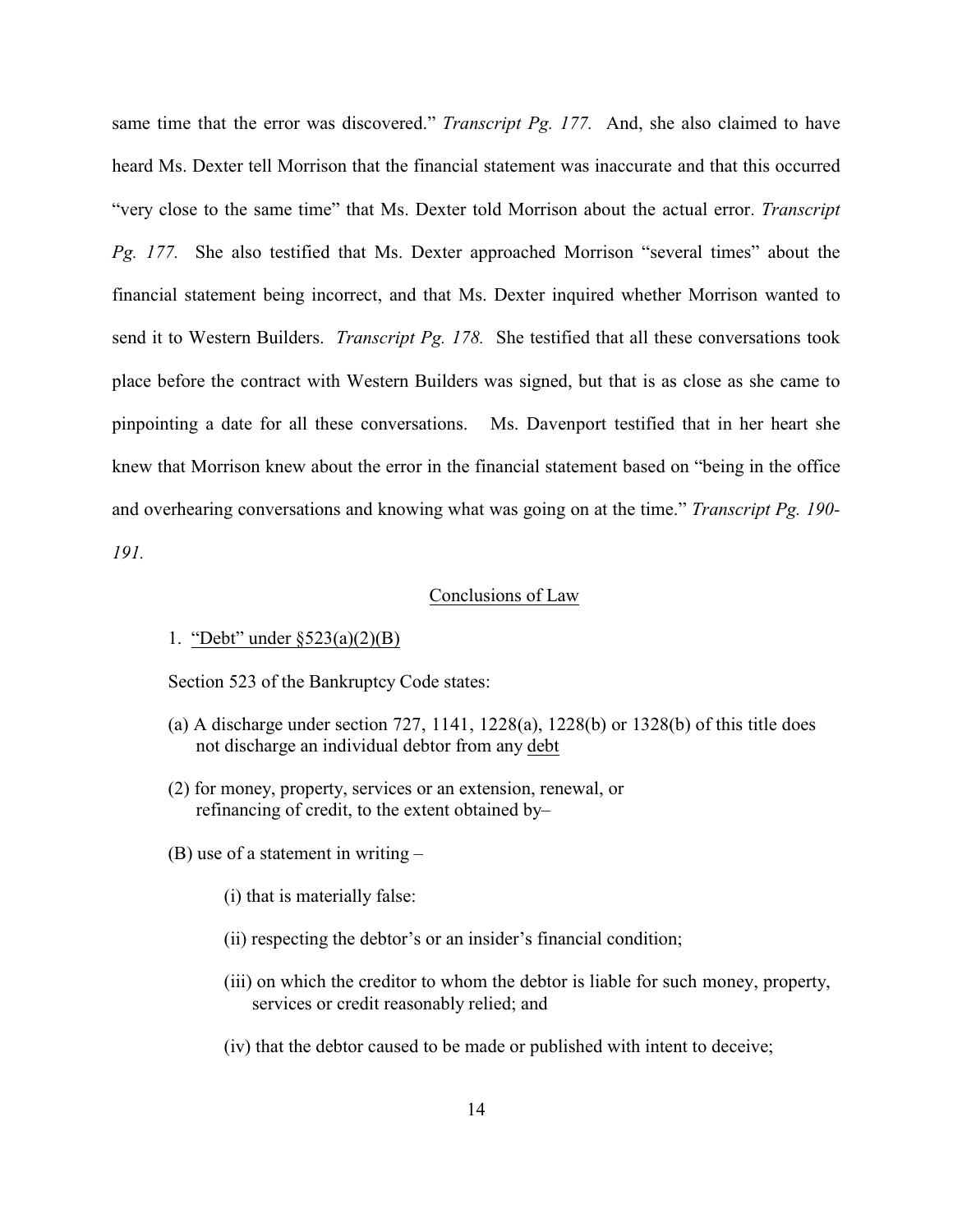11 U.S.C. §523(a)(2)(B)(West 2006)(Emphasis added).

Morrison argues in his Post-Trial brief that Western Builders has asked only that its claims (whatever they are) be determined to be nondischargeable. Morrison claims that Western Builders has not sued Morrison with respect to a debt as required by  $\S 523(a)(2)(B)$ . That §523(a)(2)(B) does not in itself impose liability on the debtor for obtaining money for an insider is correct. The statute merely holds such a debt nondischargeable if the debtor is otherwise personally liable for the debt resulting from the issuance of the false financial statement by the debtor's corporation.

In its live pleading Western Builders asserts that "Morrison is the principal stockholder and President of Morrison Excavation and personally took all action and is responsible for all omissions of Morrison Excavation that are described in this pleading." *Amended Complaint to Determine Dischargeability of Debt*, ¶ 3 (Emphasis added). Western Builders pleads that "Morrison Excavation is the alter ego of Morrison" or, alternatively, that "Morrison caused Morrison Excavation to be used for the purpose of perpetrating a fraud and did perpetrate an actual fraud on Western Builders primarily for his own personal benefit." *Amended Complaint*, ¶ 15. Western Builders then specifically and clearly pleads the alleged facts which lead to the foregoing fraud allegations. In its Pre-Trial Order under "Agreed Applicable Law" Western Builders specifies Texas Business Corporations Act Article 2.21(A)(2) and under "Summary of Disputed Legal Issues" specifies "Morrison is liable for the damages [of Western] under the Texas Business Corporations Act §2.21(A)(2) and under common law citing *Miller v. Keyser*, 90 S.W.3d 712, 718 (Tex. 2002)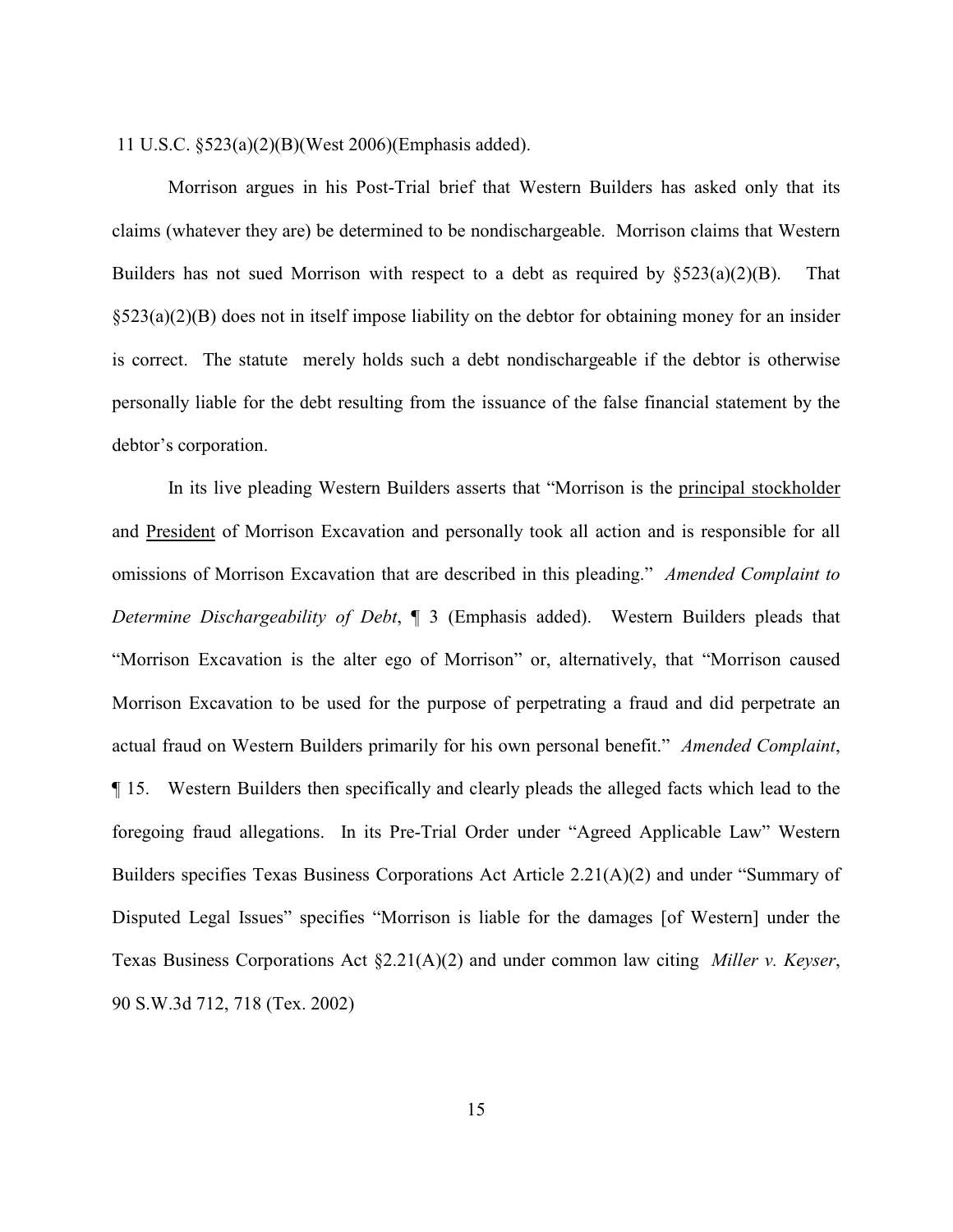In his Post-Trial Brief, Morrison attempts to argue that Western Builders does not specify any state law causes of action for holding Morrison personally liable for the corporate debts of Morrison Excavation. So, Morrison, not at trial, but in his Post-Trial Brief claims that there is no liability claim pled against him and without such claim to support recovery, there is no basis for this Court to award Western Builders' damages. This is not the case.

Western Builders clearly alleged fraud in its Amended Complaint individually against Morrison as a stockholder and President of Morrison Excavation. Western Builders' Pre-Trial Order contains reference to Morrison's liability under the Texas Business Corporation Act Article 2.21(A)(2) which imposes shareholder liability for actual fraud or constructive fraud for a corporate obligation if the obligee demonstrates that the shareholder . . . "caused the corporation to be used for the purpose of perpetrating and did perpetrate an actual fraud on the obligee primarily for the direct personal benefit" of the shareholder. TEX. BUS. CORP. ACT, art. 2.21(A)(2)(West 2006). In addition Western cites to state common law holding corporate agents liable for misrepresentations made on behalf of the corporation. *Miller v. Keyser, supra.* There was no objection or exception to the pleadings requesting elaboration of these causes of action or any objection to the inclusion of these causes of action in the Pre-Trial Orders at trial. The parties obviously tried the case on these grounds by consent. As such Western Builders has two bases to support the liability of Morrison in his individual capacity under state law–Article 2.21(A) and common law tort.

Section 2.21 of the Texas Business Corporation Act provides:

A holder of shares. . . shall be under no obligation to the corporation or to its obligees with respect to . . . any contractual obligation of the corporation or any matter relating to or arising from the obligation on the basis that the holder. . . is or was the alter ego of the corporation, or on the basis of actual fraud or constructive fraud, a sham to perpetrate a fraud or other similar theory, unless the obligee demonstrates that the holder. . .caused the corporation to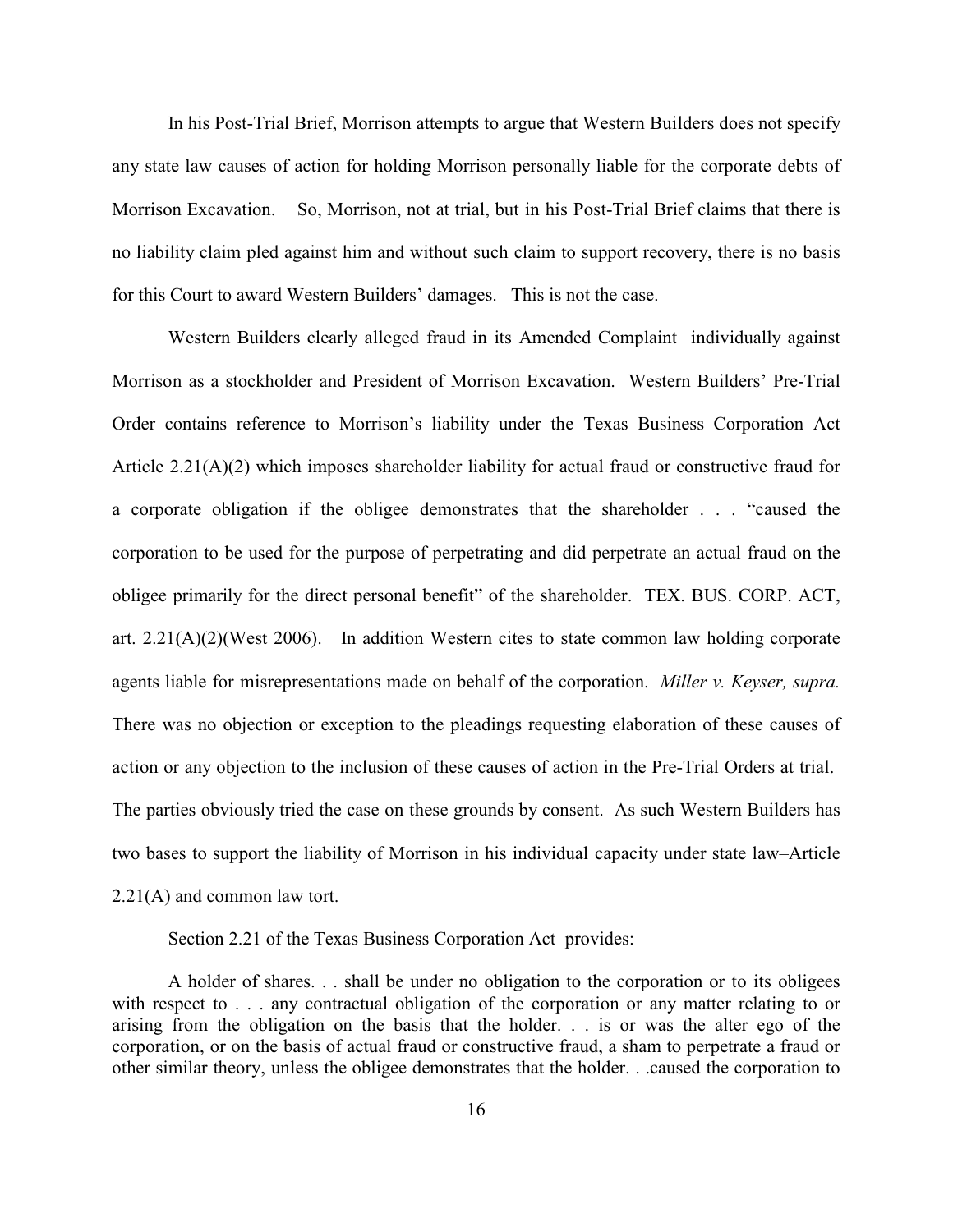be used for the purpose of perpetrating and did perpetrate an actual fraud on the obligee primarily for the direct personal benefit of the holder.

TEX. BUS. CORP. ACT, art. 2.21(A)(2)(West 2006).

Article 2.21 allows a person to go behind the corporate entity in order to establish individual shareholder liability by a showing of actual or common law fraud. "Where actual fraud primarily for the benefit of the perpetrating shareholder or shareholders can be shown, the various doctrines for disregarding the corporate entity, including alter ego and a sham to perpetrate a fraud, are still very much alive." *Farr v. Sun World Savings Association,* 810 S.W.2d 294, 296 (Tex. App.–El Paso 1991, no writ).

Western Builders' premise is that Morrison, on behalf of Morrison Excavation, provided an inaccurate financial statement to Western Builders so that Morrison Excavation could obtain a subcontract to perform site work on the Eagle Pass project. Western also sought to prove that Morrison took more money out of the corporation than he should have taken, and that Morrison Excavation did not have sufficient financial controls in place and that his actions against Western Builders were primarily for his personal benefit.

 Morrison argues that the evidence does not come close to showing that he acted primarily for his own direct personal benefit when he had Morrison Excavation send a financial statement to Western on February 22, 2002, and therefore he cannot be responsible as a shareholder for whatever injury Morrison Excavation inflicted on Western. Morrison urges that all the evidence shows is that Morrison was trying to obtain a lucrative contract for his company.

However, Morrison was the majority stockholder and President of Morrison Excavation. He alone ran the company and made all the decisions regarding its operation. Any benefit to Morrison Excavation was a personal benefit to Morrison. After all, Morrison knew of the dire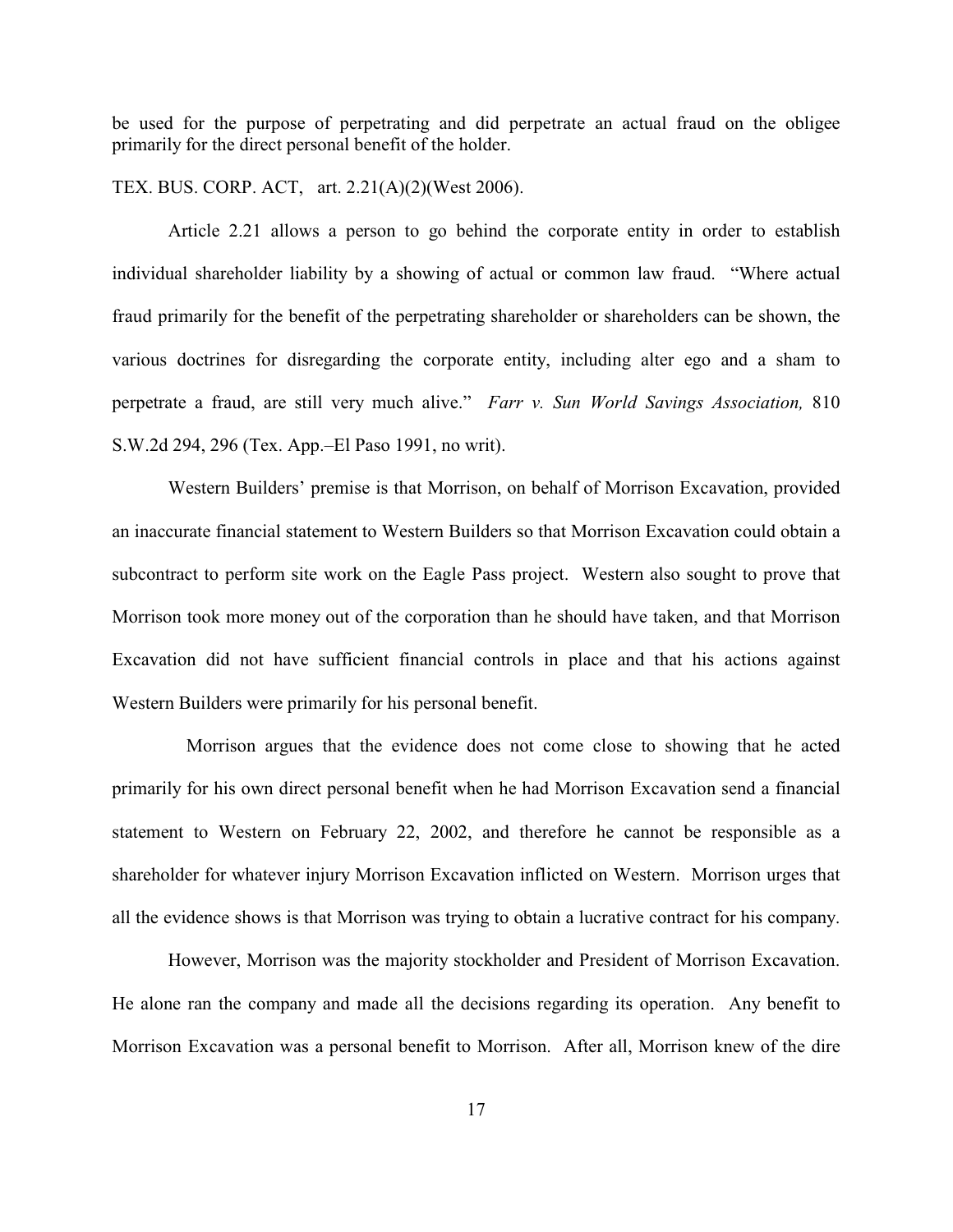financial condition of his company when Mr. Fuller so advised him in early February. He knew he needed this contract to keep the doors open. And, he needed the doors to stay open in order to draw his large salary and maintain his lifestyle. If Morrison committed a fraud on Western Builders by making a misrepresentation regarding Morrison Excavation's financial statement, then he is personally liable for his actions.

Further, Texas law appears to allow individual liability on the part of a corporate agent for misrepresentations made by him. *Miller,* supra at 717. *See also, Weitzel v. Barnes,* 691 S.W.2d 598, 601 (Tex. 1985)("Implicit in our holding in [*Light v. Wilson*, 663 S.W.2d (Tex. 1983)] is that there can be individual liability on the part of a corporate agent for misrepresentations made by him.") Morrison was President of Morrison Excavation and therefore an agent of the corporation. Thus, if Morrison made the misrepresentation to Western Builders as alleged, he can be personally liable for such action.

Morrison also claims that by using the inaccurate financial statement, Morrison Excavation did not secure "money, property, services or an extension, renewal or refinancing of credit" from Western Builders, only a subcontract to perform construction services. 11 U.S.C.  $§523(a)(2)(B)(West 2006)$ ..

Section  $523(a)(2)$  expressly includes "services" as well as money and property. Thus, professional services, such as those of an attorney or physician or hospital, as well as any type of work and labor, obtained by means of fraudulent representations, are within the scope of this section. "Use of the word "services," without any modifying adjective, makes it clear that services of any kind whatsoever are included." *Collier on Bankruptcy* ¶523.08[1][b] and [c] (2006). Although this discussion in *Collier's* relates to §523(a)(2)(A), the phrase is contained at the beginning of  $\S 523(a)(2)$  and is applicable for both  $\S 523(a)(2)(A)$  and (B). This is a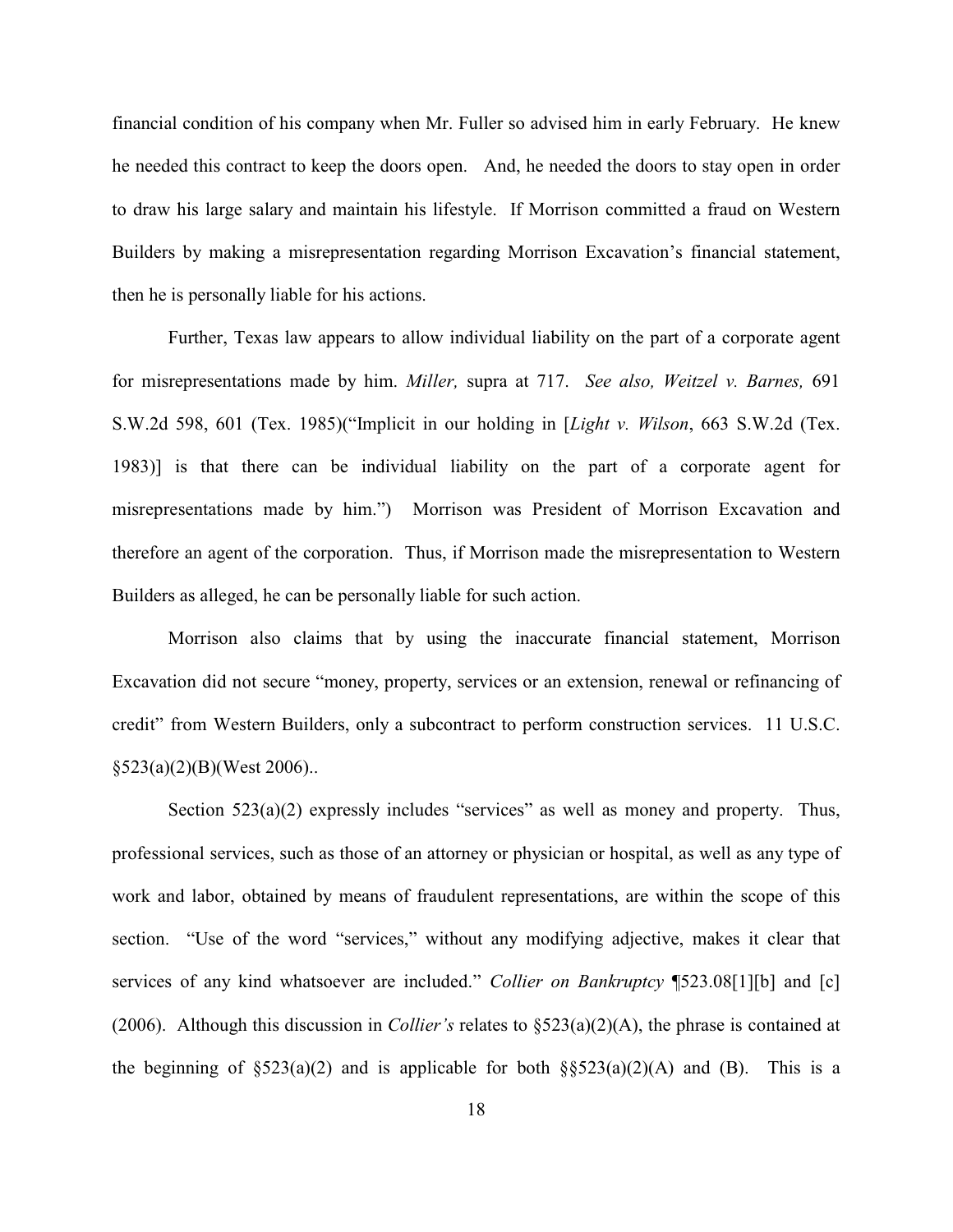subcontract to perform construction services as defined by Morrison himself in his Post-Trial brief.

## 2. Other §523(a)(2)(B) Issues

Each of the elements of  $\S 523(a)(2)(B)$  must be proven by a preponderance of the evidence. *Grogran v. Garner,* 498 U.S. 279, 111 S.Ct. 654, 112 L.Ed. 2d 755 (1991). Thus, a creditor must prove that the debt was obtained by the use of a statement

- (1) in writing;
- (2) that is materially false;
- (3) respecting the debtor's or an insider's financial condition;
- (4) on which the creditor to whom the debtor is liable for money, property, services or credit reasonably relied;
- (5) that the debtor caused to be made or published with intent to deceive.

At trial, the Court determined that the parties were obviously proceeding on the assumption that the financial statement was a materially false writing respecting an insider's financial condition. The Court requested briefing with respect to the other two elements i.e. whether Western Builders reasonably relied on such financial statement and whether Morrison actually made the misrepresentation with the intent to deceive. The Court also allowed additional briefing under  $\S 523(a)(4)$  and  $\S 523(a)(6)$  although the Court indicated the burden would be difficult to overcome with respect to these two sections.

# A. Reasonable Reliance

"Reasonable reliance" is a higher standard than "justifiable reliance." *Field v. Mans,* 516 U.S. 59,76 (1995). The starting point for a "reasonable reliance" analysis begins with *In re Coston*, 991 F.2d 257 (5<sup>th</sup> Cir. 1993). Here, the Fifth Circuit held that "[t]he reasonableness of a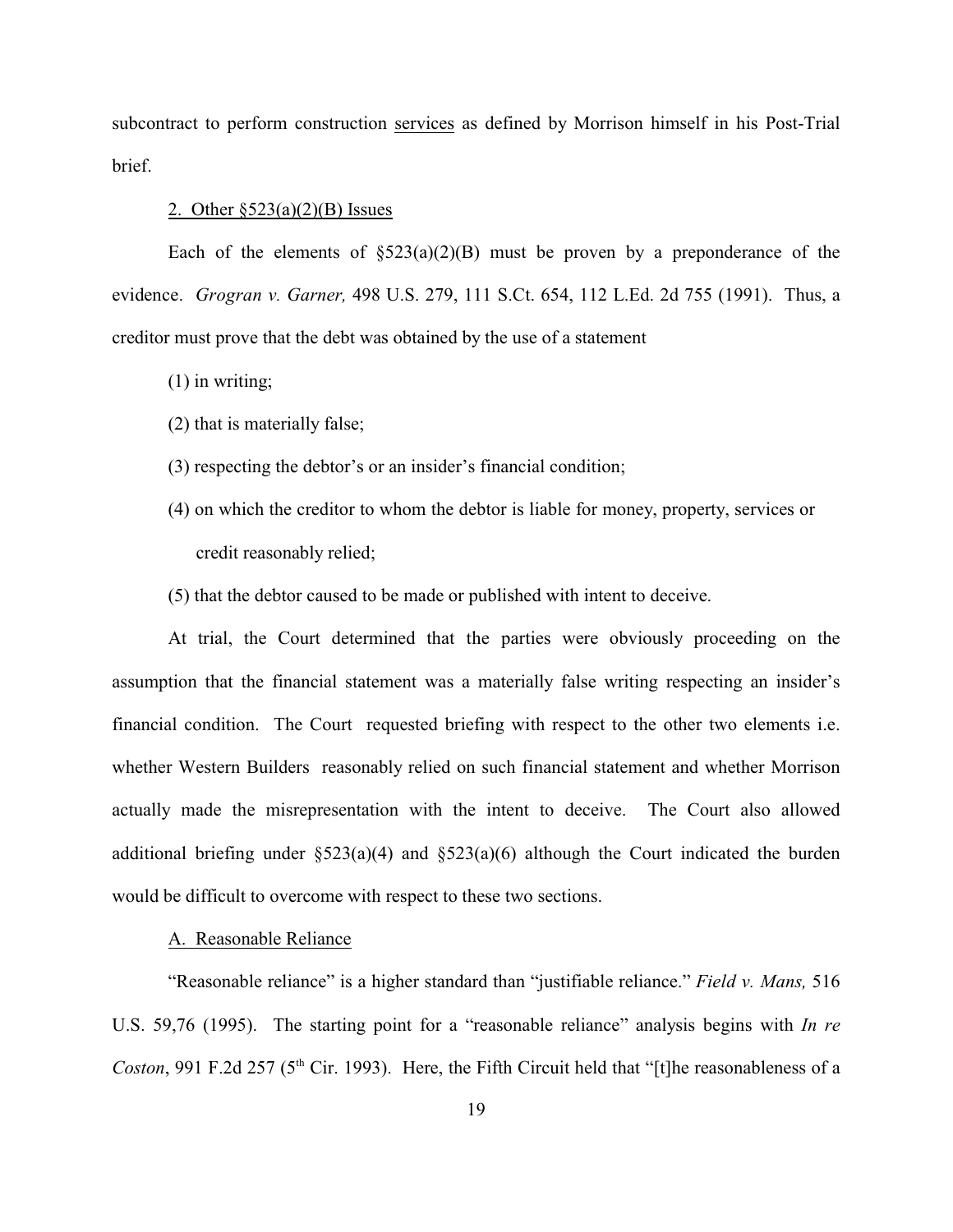creditor's reliance . . . should be judged in light of the totality of the circumstances. The bankruptcy court may consider, among other things: whether there had been previous business dealings with the debtor that gave rise to a relationship of trust; whether there were any "red flags" that would have alerted an ordinarily prudent lender to the possibility that the representations relied upon were not accurate; and whether even minimal investigation would have revealed the inaccuracy of the debtor's representations." *Id.* at 261(citations omitted).

The Fifth Circuit in *In re Norris,* did not set out the standard for "reasonable reliance" but noted that the bank's reliance was "objectively reasonable" and found no problem with the bankruptcy court's conclusion that the financial statement in issue was not such a "red flag" as to invoke a duty to investigate. 70 F.3d 27, 30 ( $5<sup>th</sup>$  Cir. 1995). In *In re Young*, the Fifth Circuit stated that, whether a creditor's reliance is reasonable is determined from a totality of the circumstances, and it noted that the bankruptcy court had received evidence about the relevant practice in the industry. 995 F.2d 517 at 549 ( $5<sup>th</sup> Cir.1993$ ). It found that the financial statement in issue did not raise such a "red flag" as to invoke a duty to investigate. *Id.*

# (i). Previous Business Dealings

Since there were no previous business dealings between Western Builders and Morrison Excavation, Morrison argues that Western Builders had no reason to trust Morrison Excavation and should have exercised more care in dealing with the corporation. However, this is exactly what Western Builders did. Its President, Mr. Rohane, and Mr. Brookes visited several of Morrison Excavation's job sites (both complete and in progress) in Austin and personally visited with Morrison. Mr. Rohane was impressed with the performance and condition of the work he saw at the job sites, (talked with the superintendent of Morrison Excavation on a job as well as a superintendent of the general contractor of a job) and the condition of the equipment. Mr.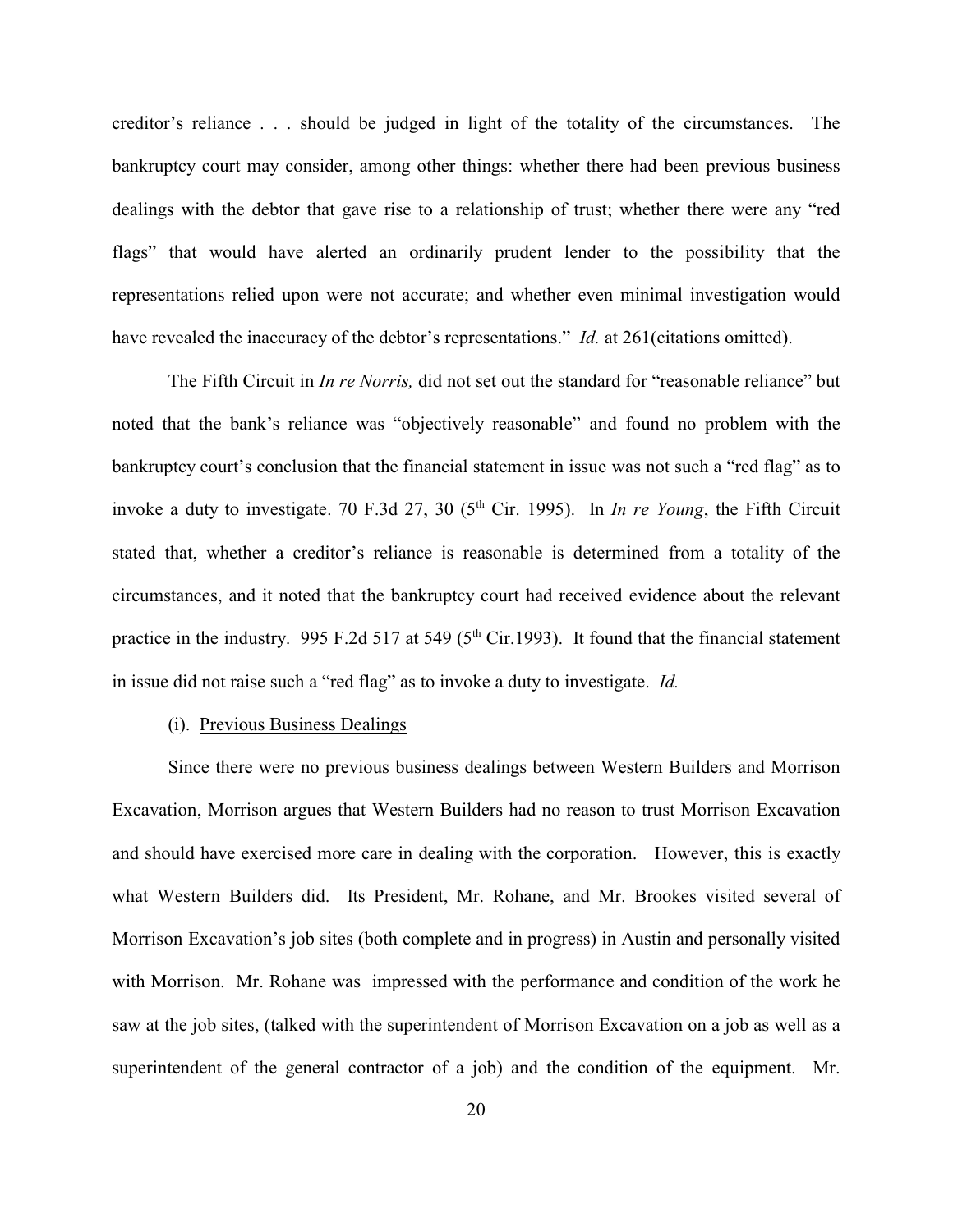Rohane also pulled a credit report on Morrison Excavation and indicated Morrison's payments were timely to one of Morrison Excavation's suppliers even though he could not recall who had contacted them. And, Western Builders requested a financial statement which was reviewed by both Western's President and its CFO. Western appears to have exercised due diligence in dealing with a potential new subcontractor and evidently wanted the financial statement to enable it to "seal the deal" if such statement was satisfactory.

# (ii) Red Flags

Morrison claims that the financial statement and other information Western Builders had available should have raised a number of red flags to an ordinarily prudent recipient of the information and required Western Builders to investigate further. Morrison claims the first page alone of the financial statement put Western on notice that the statement was not audited nor prepared according to GAAP. They urge that other red flags also existed citing to Mr. Rohane's testimony that he noticed substantial receivables and Mr. Knapp's reporting that the statement was not the strongest he had ever seen and that the equity position was very thin with low working capital. Mr. Knapp also agreed that the cash-flow statement was ambiguous. However, Mr. Rohane stated that when he met with Morrison on February 22, 2002, Morrison mentioned potential investors to infuse the company with capital and to deal with the financial side of the business, a positive indication of the company's future. Mr. Rohane also indicated he knew Morrison Excavation's credit report showed only a "fair" history; but that was just part of the due diligence he undertook.

Harvey Corn testified that a reasonably prudent person, after review of the financial statement, would investigate further. He indicated Morrison Excavation was overdrawn by \$48,000 and that its assets exceeded its liabilities by only \$7,300. He noted that accounts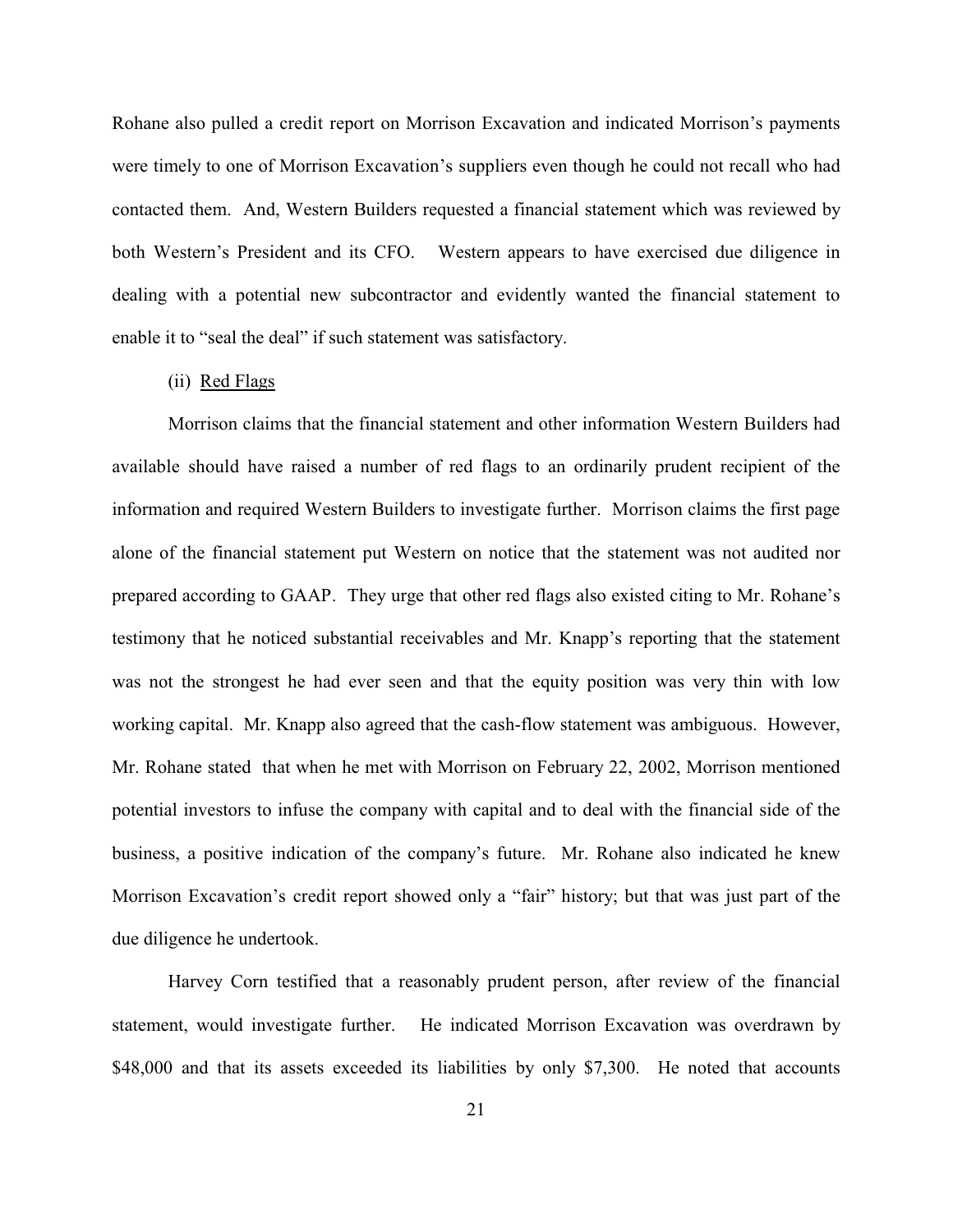receivable were a major asset and that he "wouldn't go a step further" without seeing an accounts receivable report. *Transcript Pg. 389-390.* He agreed with Mr. Knapp that it was "virtually impossible" to tell anything from the cash-flow statement except that there had been a net decrease in cash of \$203,000. *Transcript Pg. 391.* Mr. Corn found several red flags for his purposes as an expert.

# (iii). Minimal Investigation

Mr. Corn believed that further investigation was necessary and that even a minimal investigation would have revealed the \$857,000 plus error in the financial statement. All Western Builders had to do was request an accounts receivable and payables aging summary. Accounts receivable would have shown \$1.8 million in receivables with over \$1 million 90 days past due with the single largest receivable (\$857,000 plus-Miscellaneous) raising a big question for anyone reviewing such. The accounts payable aging summary would have shown whether Morrison Excavation was paying its creditors timely–which it was not. It was Mr. Corn's opinion that a company employee who relied on the Morrison Excavation financial statement would have exhibited "poor employee behavior" and a CPA who relied on it would have committed malpractice. *Transcript Pg. 399-400.* In sum Morrison argues that Mr. Corn's testimony shows that minimal investigation–a single telephone call to Mr. Fuller or Morrison to request the specified reports would have revealed the error in the financial statement.

A creditor is not required to assume that a debtor is lying or misrepresenting facts in a financial statement. *Heritage Bank of St. Joseph v Bohr (In re Bohr),* 271 B.R. 162, 168 (Bankr. W.D. Mo. 2001) "While a minimal investigation would most likely have revealed the true ownership of the real estate and thereby exposed the falsity of the financial statements, there were no 'red flags' for the Bank that would have triggered such an investigation" until the debtor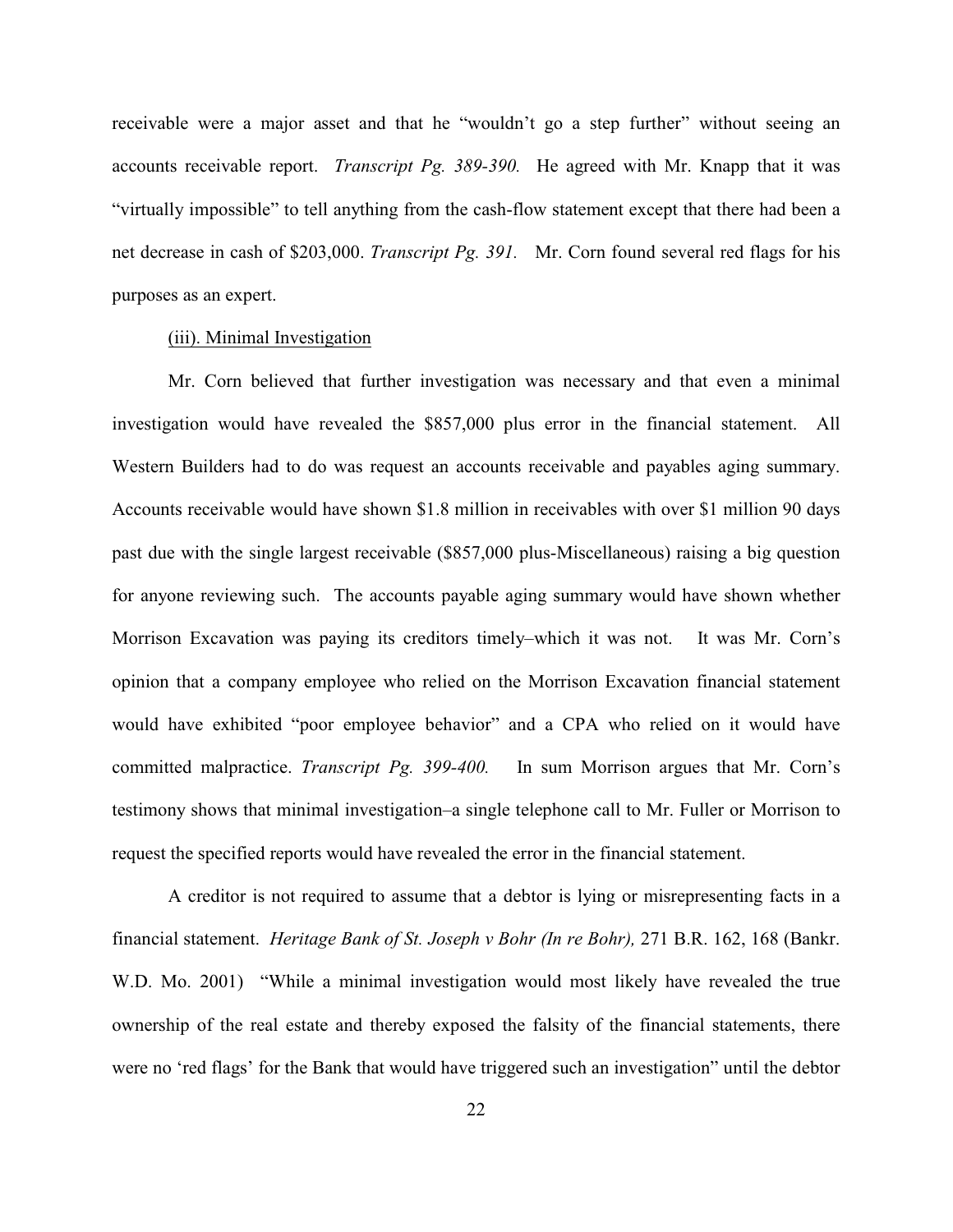informed the Bank more than a year after the last financial statement that they did not actually own the property outright. *Id*. at 168-169. At that point, the Bank immediately investigated the debtors' assets and learned the truth.

The fact of the matter is that there was no evidence that Western Builders had any reason to know or suspect that the financial statement which Morrison Excavation submitted was false or inaccurate. Western should not be faulted for accepting the figures on a financial statement prepared by Morrison Excavation's CPA. Western Builders recognized that Morrison Excavation's financial statement was not the best in the industry, but it was reasonably satisfied especially since (1) Mr. Knapp and Mr. Rohane believed the equipment values were likely understated since the statements were prepared on an income tax basis; (2) Mr. Rohane and Mr. Brookes had visited several sites and had met Morrison personally; (3) the equipment on the job sites was in excellent condition supporting Mr. Knapp's belief that the equipment was understated due to accelerated depreciation; (4) they had spoken to a superintendent on one of the sites who was pleased with Morrison Excavation's work; and (5) they had checked a credit history (although it was somewhat sparse) and verified Morrison Excavation's recent payments to at least one major creditor, Holt. Based on the totality of the circumstances in this case, the Court finds Western's reliance reasonable.

#### B. Intent to Deceive

As is often the case in this type of situation, the creditor's most difficult task is proving the debtor published the relied upon data with the intent to deceive. An intent to deceive does not mean that the debtors acted with a "malignant heart." *Bohr,* 271 B.R. at 169 quoting *Agribank v. Webb (In re Webb),* 256 B.R. 292, 297 (Bankr. E.D. Ark. 2000). A creditor may establish such intent by proving reckless indifference to or reckless disregard of the accuracy of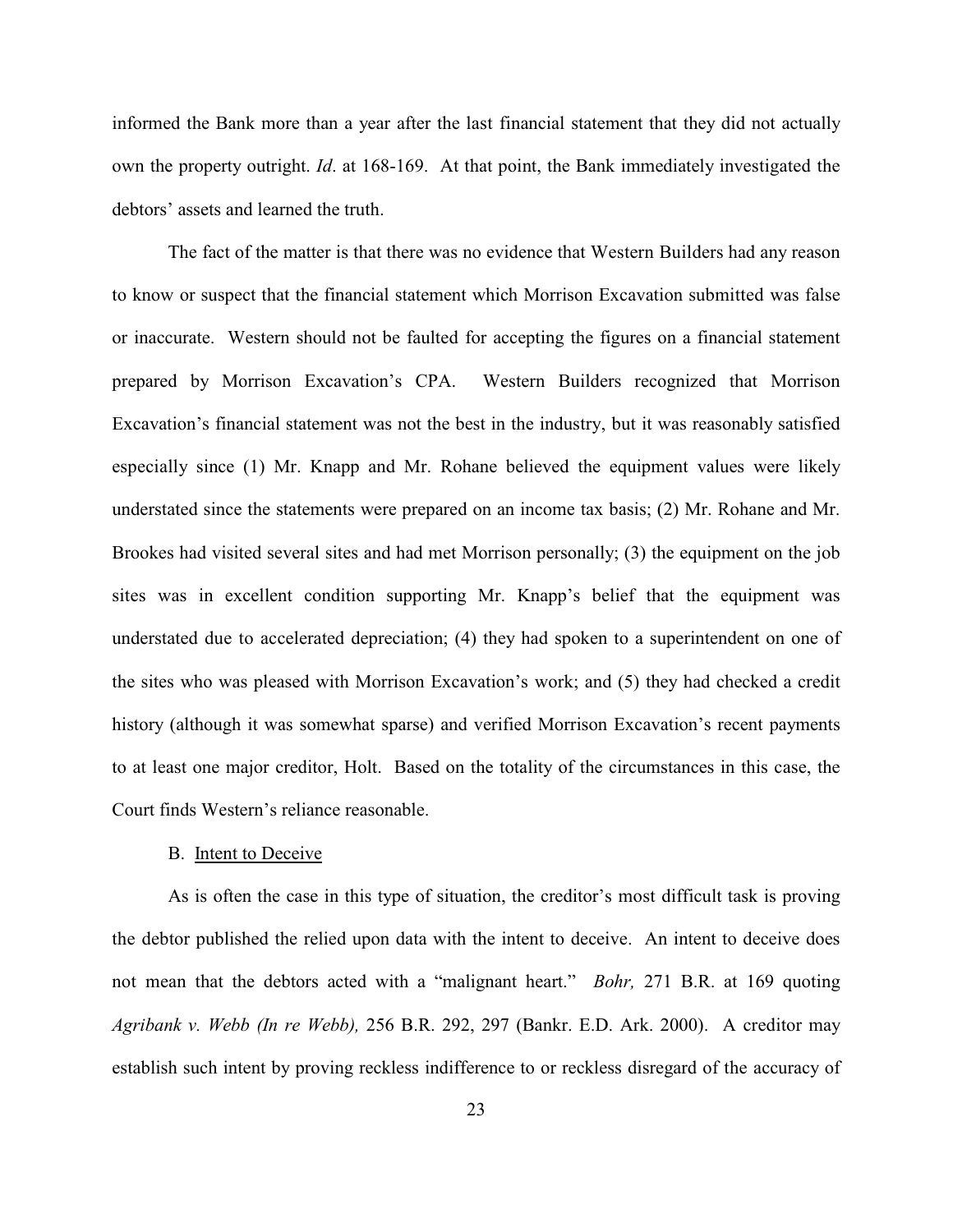the information in a debtor's financial statement. *Fairfax State Sav. Bank v. McCleary, (In re McCleary),* 284 B.R. 876, 888 (Bankr. N.D. Iowa 2002). Factors to consider include if the debtor was intelligent and experienced in financial matters, and if there was a clear pattern of purposeful conduct. *Id. "*Once the creditor establishes that the debtor had actual knowledge of the false statement, the debtor cannot overcome the inference of the intent to deceive with unsupported assertions of honest intent." *Bohr,* 271 B.R. at 169.

The statement at issue was prepared by Mr. Fuller, Morrison Excavation's CPA. However, Morrison, himself directed the financial statement be sent to Western Builders. The question is whether Morrison on February 22, 2002 knew that the accounts receivable error existed. Second, if he did not know that the mistake existed on February 22, whether he had a duty to inform Western Builders when he actually discovered the mistake.

Intent is inferred from the facts. In this setting Western Builders must prove that Morrison knew the financial statement contained false information or that he sent it with reckless disregard for the truth. Western Builders claims that Ms. Dexter and Ms. Davenport's testimony along with Mr. Fuller's contradicts Morrison's testimony that he learned of the error on March 23 or 24 of 2002 and shows that he knew the financial statement was inaccurate on February 22, the day he faxed it to Western Builders. They further argue that the undisputed evidence shows that Morrison knew of the error in the financial statement by March 23 or 24; and, at that time, no funds had been paid to Morrison Excavation by Western Builders under the contract.

Mr. Fuller's testimony was that he had not talked with Morrison as of February 22 about the accounting error although he thought that Ms. Dexter had requested the financial statement on February 22 to show the error to Morrison. But, his testimony is inconclusive as to whether this actually occurred or whether Ms. Dexter simply requested the financial statement for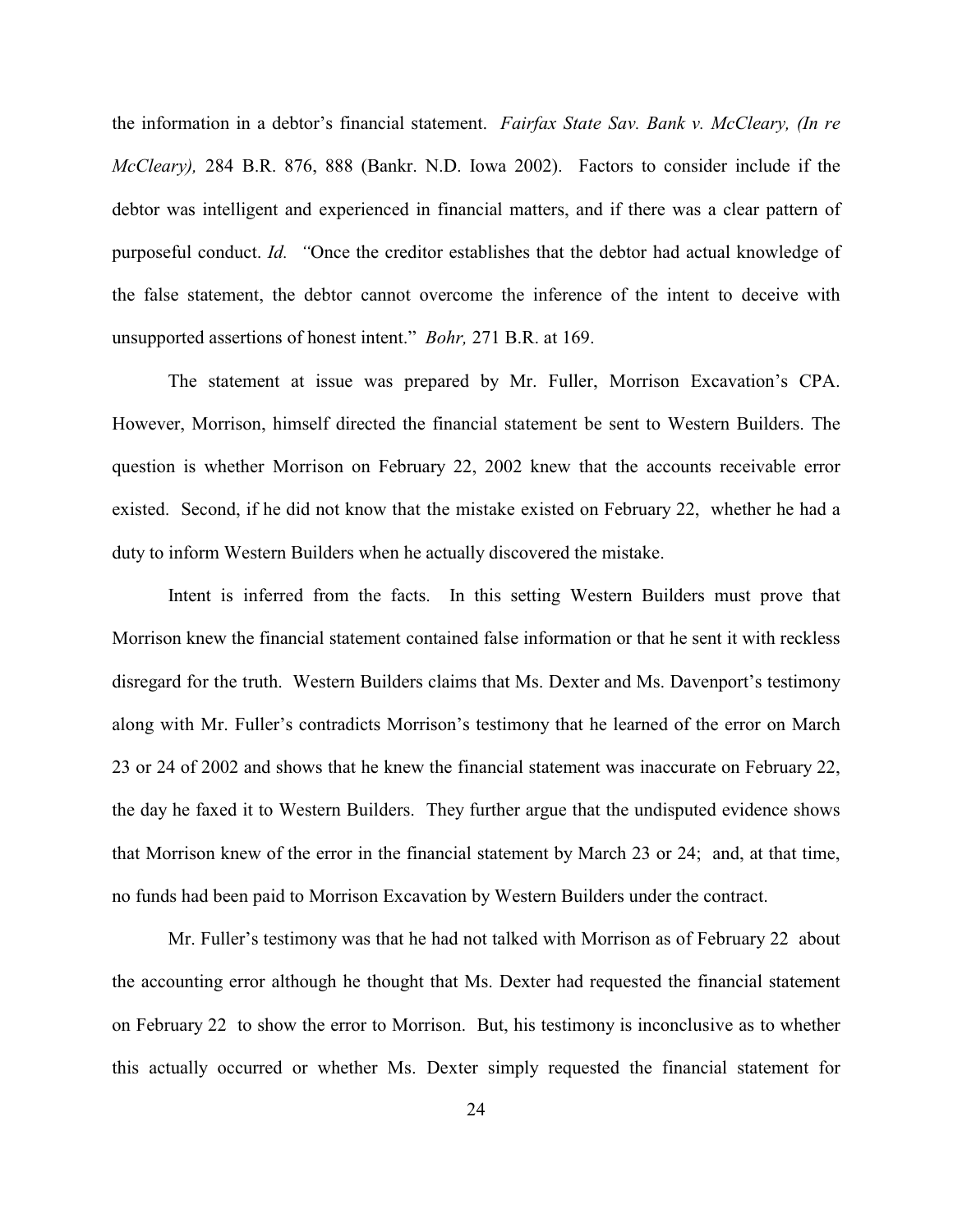Morrison to send it on seven minutes later to Western Builders. If Ms. Dexter knew of the error by February 15, it is likely that she would have told Morrison of the error before the financial statement was sent to Western Builders. And, the testimony of both Ms. Dexter and Ms. Davenport strongly suggest that Morrison must have known about the error on February 22, although neither actually pinpoints the date specifically. They can only state that they believe he knew around this date, and that he must have known before the contract between Western Builders and Morrison Excavation was executed.

Morrison argues that Ms. Davenport's testimony that she heard Ms. Dexter discuss the financial error several times with Morrison is hearsay. Western Builders claims that these statements are admissions under Fed. R. Evid.  $801(d)(2)(C)$  as a statement by a person authorized to speak and/or  $801(d)(2)(D)$  a statement by agent or servant concerning matters within the scope of his agency or employment. Morrison claims these rules cannot apply because Ms. Dexter's statements regarding the accounts receivable error are inadmissible against Morrison personally: Morrison claims they are only admissible possibly against Morrison Excavation. And, he claims that Morrison did not actually authorize Ms. Dexter to make the statements regarding the financial information.

For purposes of  $801(d)(2)(D)$  "authority to speak is no longer of concern; what is required is "a statement by the party's agent or servant concerning a matter within the scope of the agency or employment, made during the existence of the relationship." *United States v. Paxson*, 861 F2d 730, 734 (D.C. Cir. 1988) Further, when the factors proving an agency relationship are present, the testimony should not be excluded simply because it is offered against a corporate employee rather than the company itself. *Id.*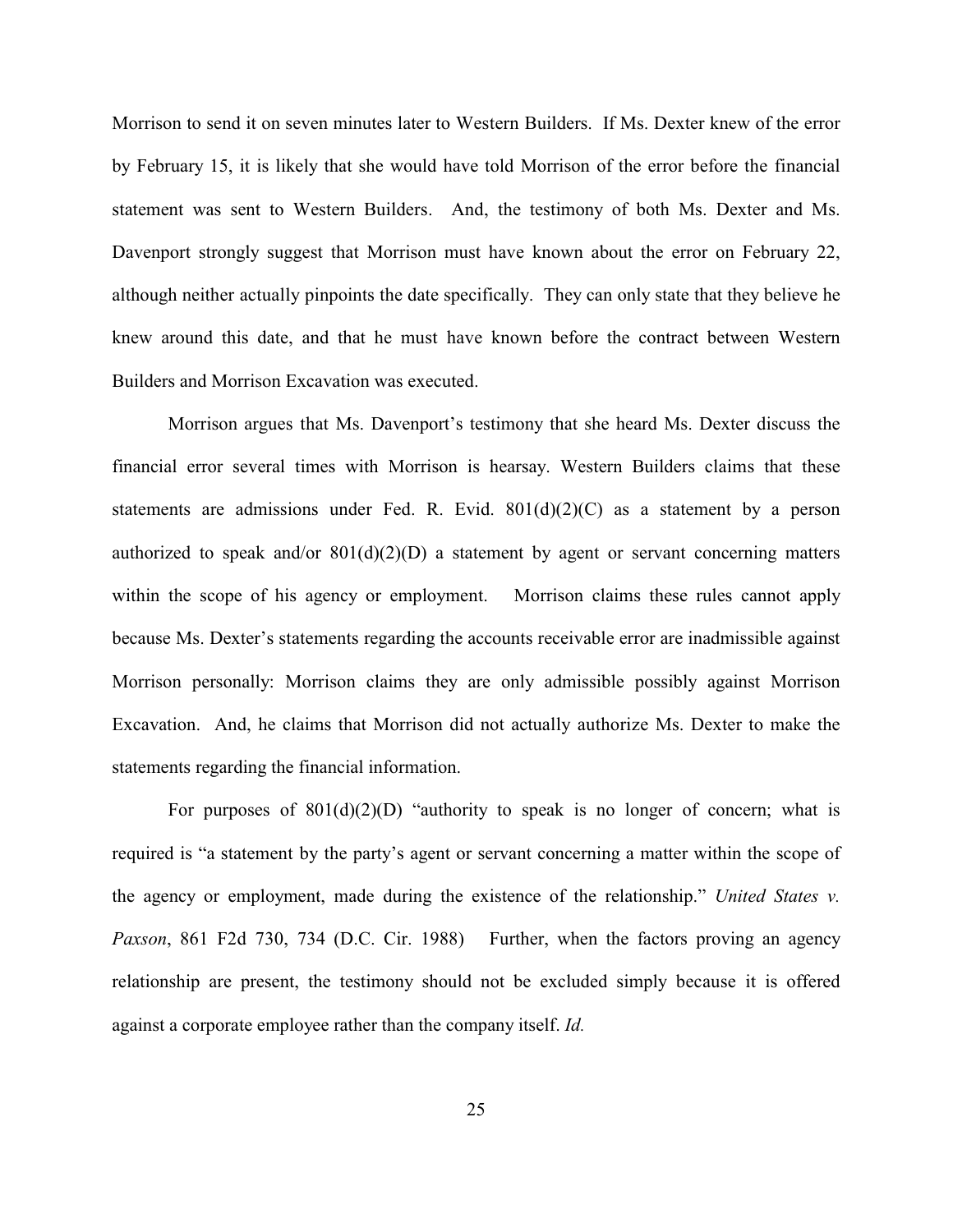## As per the Tenth Circuit:

the admission of a statement by a corporate employee against his corporate superior rather than against the corporation itself "may create a loophole in the hearsay rule through which evidence not contemplated by the authors of Rule 801 could be admitted." *United States v. Young, 736 F.2d 565, 567 (10<sup>th</sup> Cir.* 1983)(*per curiam*), *rev'd on other grounds,* 470 U.S.1, 105 S.Ct. 1038, 84 L.Ed. 2d 1 (1985). However, as the *Young* court further noted, "if the factors which normally make up an agency relationship are present, the evidence should not be excluded simply because the statement is offered against a corporate officer rather than the corporation.." *Id.* at 568.

# *Paxson*, 861 F.2d at 734.

The factors normally making up an agency relationship are present here and the evidence was properly admitted. Morrison directed Ms. Dexter as a financial clerk and the discussions regarding the financial errors are well within the purview of Ms. Dexter's employment.

Consequently, the totality of the facts taken together indicate that Morrison knew of the error on February 22. Morrison knew by February 6 (if not before) the poor financial condition of his company, that bills were not being paid timely, that bills were still owed on completed projects, that more money was going out than coming in, and that he needed an infusion of capital from an investor; something he was then actively pursuing. But, even if Morrison did not clearly understand the magnitude of this error on February 22, he certainly did know by late March before he ever received any funds from Western Builders.

 One court has indicated that knowledge by a debtor of the falsity of the financial statement could impose upon him a duty to correct the information. *Mann v. First National Bank of Boston,* 40 B.R. 496, 500 (Bankr. Mass. 1984). The *Mann* Court found though under its facts that "even assuming the existence of errors in the materials forwarded to the Bank, the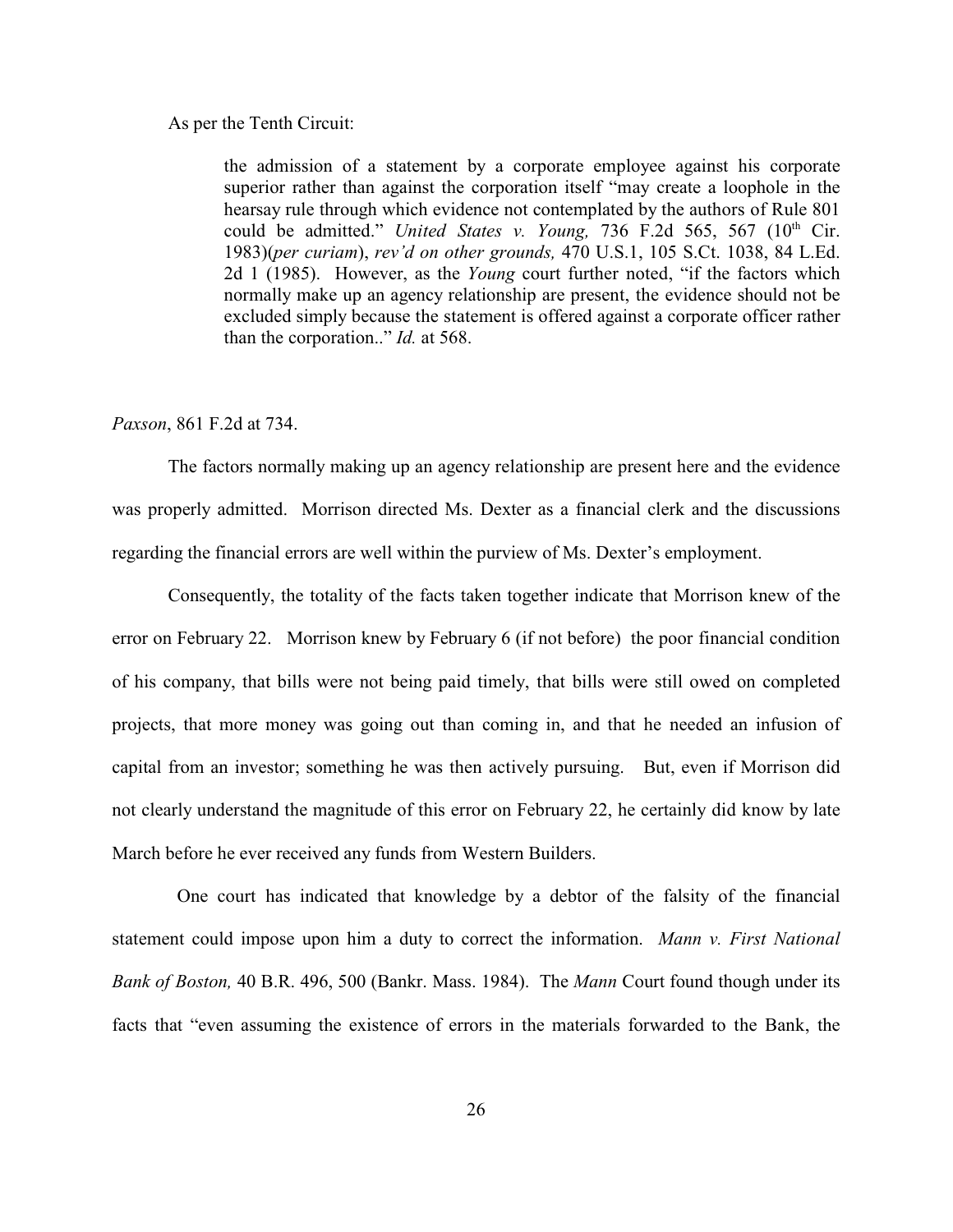Bank failed to show that Mann had any knowledge which would impose upon him a duty to correct the information." *Id.*

In the case of *First National Bank of Elgin v. Nilles*, the debtor had given the bank a financial statement which had a provision that represented the truth of the financial statement and that it could be considered as continuing to be true and correct, unless a written change notice was given to the bank. Judge Grady, in finding the debt in this case nondischargeable wrote:

"We believe that aside from the literal requirements of the financial statement, Nilles had a duty of fair dealing which arose when he undertook to consummate a business transaction with the Bank. *See Matter of Garman*, 643 F.2d 1252, 1260 ( $7<sup>th</sup>$  Cir. 1980), *cert. denied*, 450 U.S. 910, 101 S.Ct. 1347, 67 L.Ed.2d 333 (1981)("The law recognizes the duty of each to refrain from even attempted deceit of another with whom he deals, and the right of the latter to assume that he will do so," *quoting from Jacobsen v. Whitely,* 138 Wis. 434, 120 N.W. 285, 286(1909)).

35 B.R. at 411 (Emphasis added). And, in *Lincoln First Bank v. Vairo,* the court wrote:

Moreover, when the debtor included a contemplated interest in real estate as valued at \$10,000, despite the fact that the interest never materialized and he was aware of this fact, he violated his "duty of fair dealing which arose when he undertook to consummate a business transaction with the Bank." *First National Bank of Elgin v. Nilles,* 35 B.R. 409, 411 (N.D. Ill. 1983)(citation omitted). Having made an incorrect statement with respect to the real estate interest which the debtor knew did not exist, and with respect to which "he has reason to believe another is relying upon is under a duty to correct it." *Id.* (citation omitted).

40 B.R. 776 (S.D. New York 1984).

Here, the evidence is clear. Morrison himself testified that he knew of the error in the financial statement no later than March 23 or 24 which was before any money had been paid to Morrison Excavation under the contract. Where a debtor knew or should have known of errors in a financial statement and he fails to correct the error, it may be inferred that he has intended to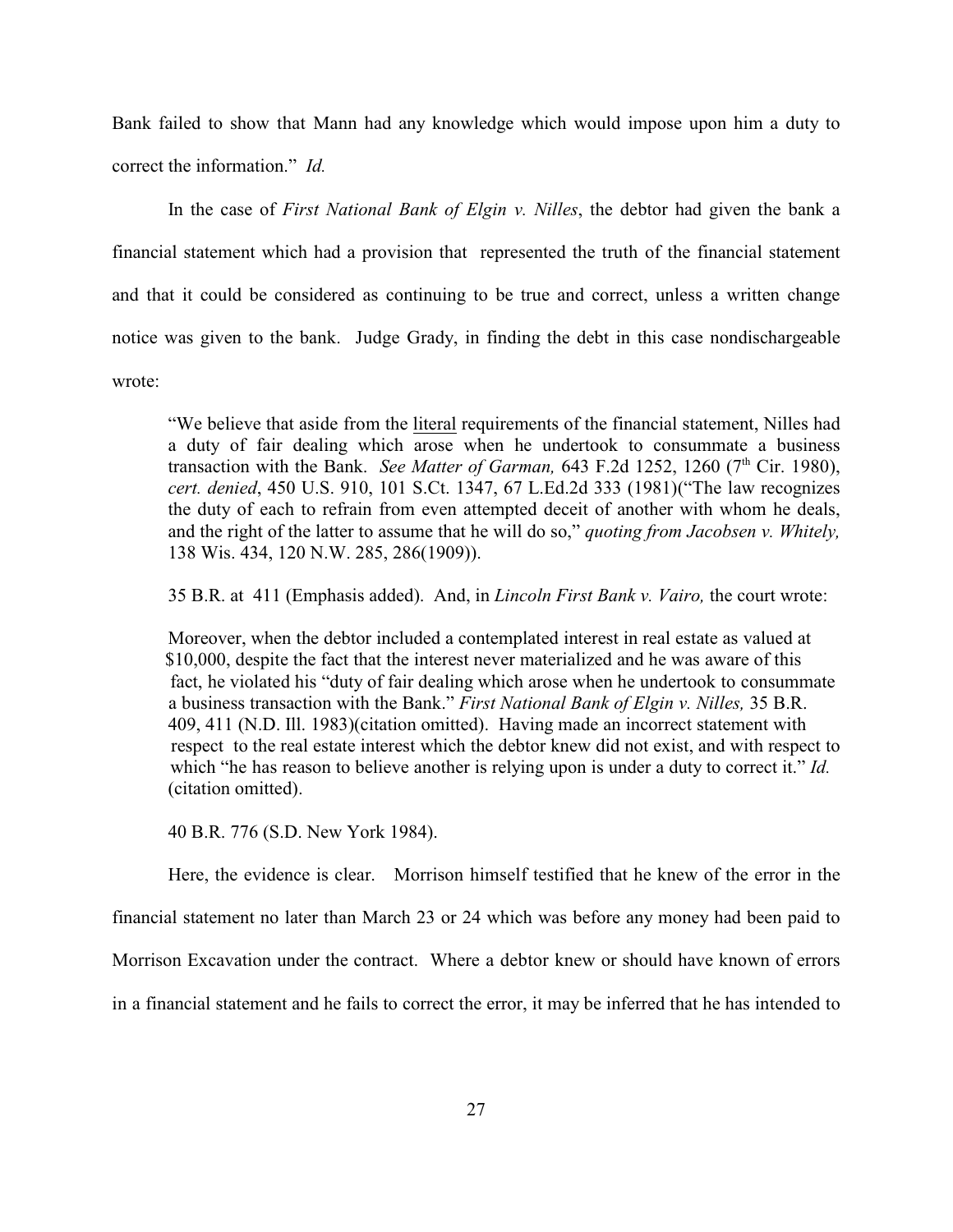deceive the creditor. *In re Bradford,* 22 B.R. 899, 902 (Bank. D. Olka. 1982); *Matter of Gray,* 22 B.R. 676, 680 (Bankr. D.Wisc. 1982).

 Morrison acted with reckless disregard for the truth, if not actual intent to defraud. Based upon his conversation with Mr. Fuller in early February and the fact that he was the man in charge of virtually everything Morrison Excavation did, he clearly was intimately aware of the company's deteriorating, if not dire, financial condition when he met with Western Builders and sent the financial statement. If he only knew then that the financial statement was potentially erroneous, he had a duty to disclose such and not to just hide it by remaining silent. Then, when he discovered the immensity of the error before money had exchanged hands, he had the further duty to disclose it at that time. This he did not do. And, not only did he not disclose the error, but he asked for and got an advance of \$65,000 on March 28, 2006 a point in time after he admits he knew of the error. Morrison's culpability is clear. He willingly violated his duty of fair dealing by keeping from Western Builders information he knew would spoil the deal if disclosed. Mr. Rohane testified that if he knew earlier that Morrison Excavation's subcontractors and suppliers were not getting paid, Western Builders would have issued joint checks to insure that the money paid to Morrison Excavation on the Eagle Pass project was paid only to entities that were working on that project and not used for other purposes. Western Builders has proved the requisite intent to deceive.

## 3. §523(a)(4)

Section 523(a)(4) of the Bankruptcy Code declares as non-dischargeable a debt for "fraud or defalcation while acting in a fiduciary capacity, embezzlement or larceny." 11 U.S.C. §523(a)(4)(West 2006). It is "intended to reach those debts incurred through abuses of fiduciary positions and through active misconduct whereby a debtor has deprived others of their property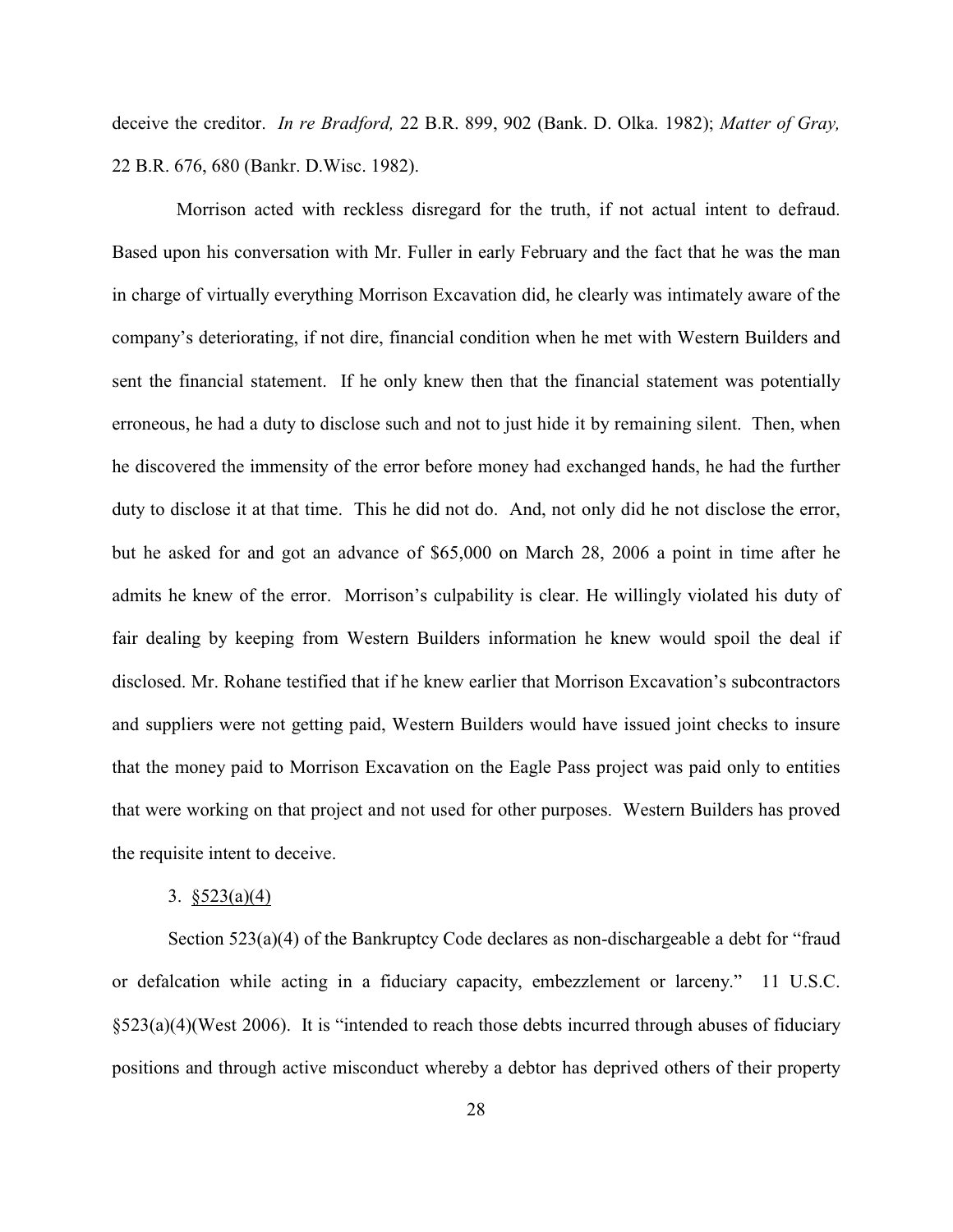by criminal acts; both classes of conduct involve debts arising from the debtor's acquisition or use of property that is not the debtor's." *In re Miller*, 156 F.3d 598, 602 (5<sup>th</sup> Cir. 1998)(quoting *In re Boyle*, 819 F.2d 583, 588 (5<sup>th</sup> Cir. 1987)). "Under  $\frac{$523(a)(4)}{1}$ , 'fiduciary' is limited to instances involving express or technical trusts." *Id.* (quoting *Texas Lottery Comm'n v. Tran,* 151 F.3d 339, 342 ( $5<sup>th</sup>$  Cir. 1998)).

At the conclusion of the trial, this Court noted that it was unable to find any pre-existing trust between the parties to support a judgment in favor of Western Builders on this cause of action, but requested briefing on this issue. Western Builders did not brief this issue. And, the Court finds that there was no fiduciary relationship (no express or technical trust) between Morrison and Western Builders, and there is no allegation that Morrison obtained any of Western Builders' property through criminal conduct.

### 4. §523(a)(6)

 The Court requested briefing on what "the record reflects were the specific actions that Morrison took that would be violative of  $\S523(a)(6)$  as the Fifth Circuit has interpreted it. The Court could not determine what acts were contended that were "substantially certain to cause harm" nor the "specific injury that resulted therefrom." *Opinion of the Ct.*, pg.5.

Section 523(a)(6) requires a "willful and malicious injury by the debtor to another entity or to the property of another entity." 11 U.S.C. §523(a)(6)(West 2006). In *Kawaauhau v. Geiger*, the Supreme Court framed the issue under §523(a)(6) as whether the willful and malicious exception covers acts done intentionally that cause injury or only acts done with the actual intent to cause injury. 523 U.S. 57, 62 (1998). The Court concludes that "the word 'willful' in (a)(6) modifies the word 'injury,' indicating that nondischargeability takes a deliberate or intentional injury, not merely a deliberate or intentional act that leads to injury." *Id.*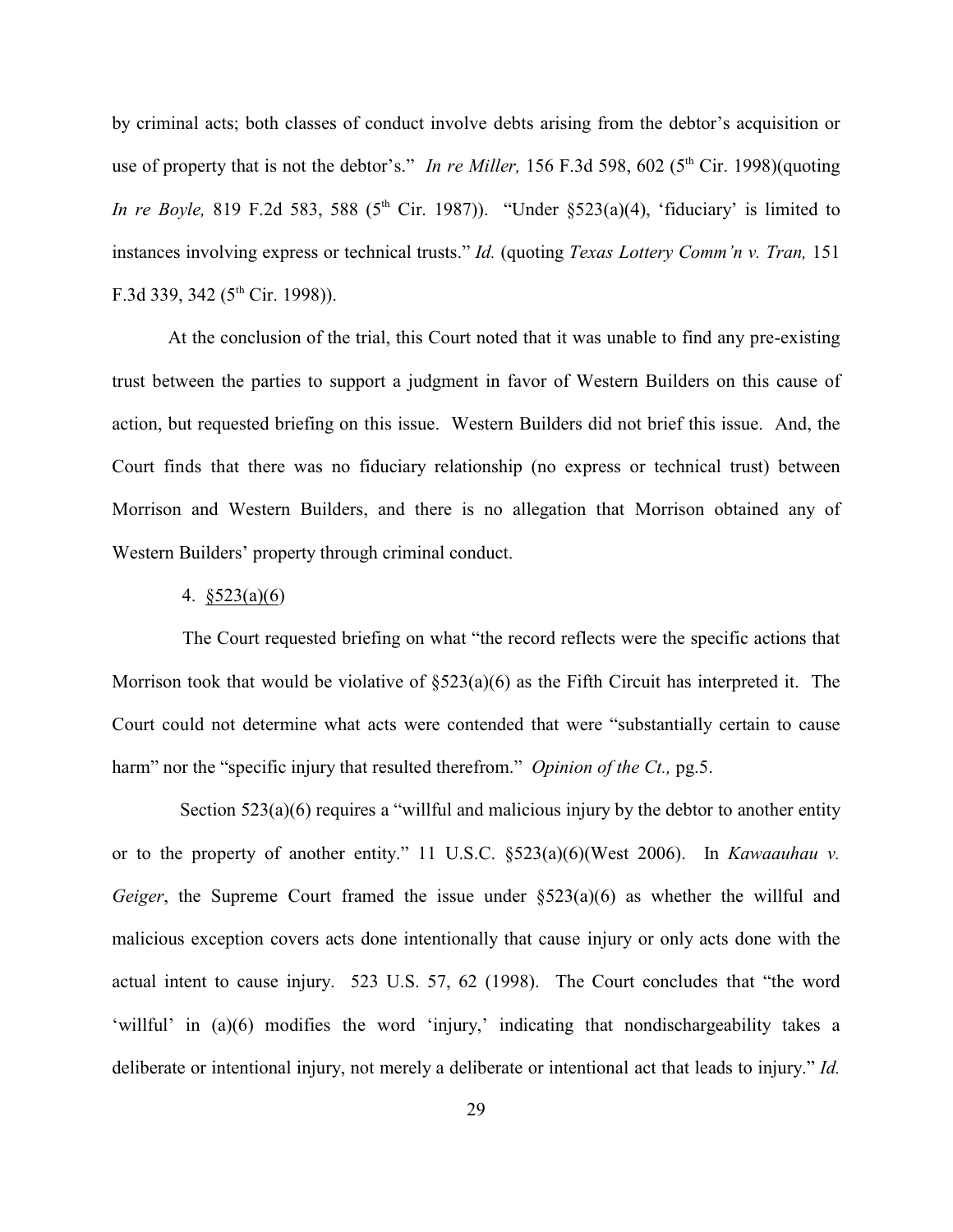at 61. Section  $523(a)(6)$ 's standard is an intentional tort standard, requiring that the actor intend the consequences of the act, not simply intend the act itself. *Id.* at 61-62. Debts arising from recklessness or negligently inflicted injuries do not fall within the compass of §523(a)(6). *Id.*

 The Fifth Circuit has written on the meaning of §523(a)(6) on several occasions. In *In re Miller*, the Court concluded that willful and malicious injury "is a unitary concept entailing a single two-pronged test." 156 F.3d 598, 603 ( $5<sup>th</sup>$  Cir. 1998). *Miller* holds that for a debt to be nondischargeable under  $\S 523(a)(6)$ , there must have been objective substantial certainty that the debtor's action would cause harm to the other person, or the debtor had a subjective motive to cause harm to the other person. *Id.* at 604; *See also Texas v. Walker*, 142 F.3d 813, 823 (5<sup>th</sup> Cir. 1998). The *Miller* test remains in place today. *In re Williams*, 337 F.3d 504, 508-09 (5<sup>th</sup> Cir. 2003).

Western Builders claims that the following actions by Morrison reflect  $\S 523(a)(6)$ violations:

 "1. Morrison entered into the contract with Western Builders knowing that his company was in severe financial difficulty. About two weeks earlier on Feb. 22 Morrison met with Western Builders' President Jerry Rohane and told him that Morrison Excavation's business was doing well and failed to mention the discovery of the huge error in the accounts receivable.

 2. Morrison pocketed \$500,000 from the sale of 49% of his stock in Morrison Excavation to Hughes in March, 2002, thereby further reducing Morrison Excavation's ability to pay its debts.

 3. Morrison induced Ben Brookes to pay \$111,375.00 to Morrison Excavation under false pretenses (Ex. P-15). Morrison told Brookes the funds were to go for payment to a supplier, South Texas Aggregates, but instead Morrison diverted the funds for other purposes which he could not explain."

## *Western Builder's Post Trial Brief,* pg. 15-16.

Western Builders contends that these transactions constitute conduct within the purview of

*Kawaauhau v. Geiger* and Fifth Circuit case law claiming that there was substantial certainty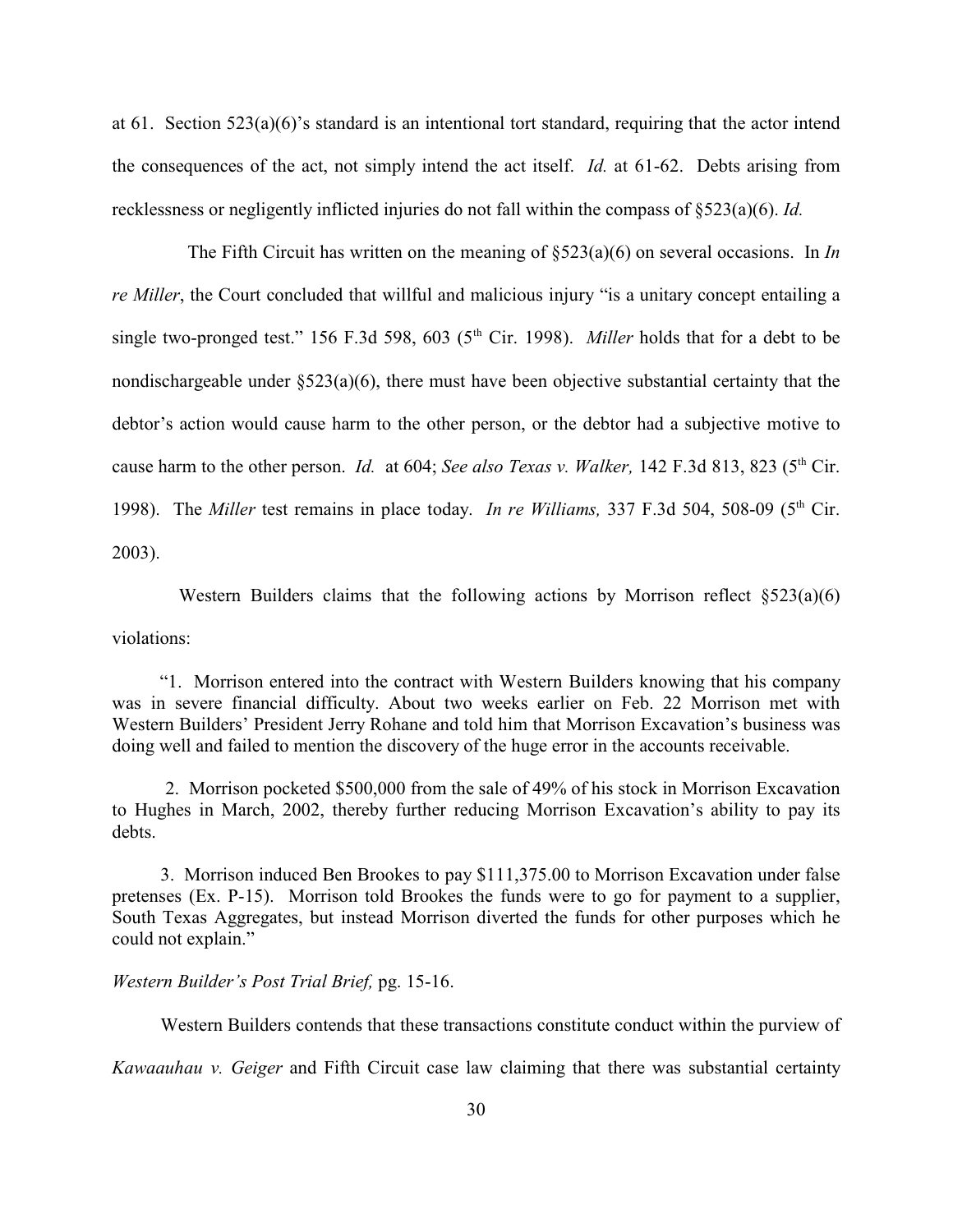that injury would result to Western Builders from Morrison's actions. Under *Kawahaauhau* and *Miller*, Western Builders must show an objective substantial certainty that Morrison Excavation's providing of an inaccurate financial statement would harm Western Builders or that either Morrison or Morrison Excavation provided the financial statement with a subjective motive to harm Western Builders. The Court is hard pressed to find his actions prove such.

 Even though Morrison Excavation was in financial difficulty, its entrance into a potentially lucrative, mutually beneficial contract hardly suggests an intent to injure Western Builders. If the project had gone as planned, both Western Builders and Morrison Excavation would have benefitted which cannot be viewed objectively as an action substantially certain to cause injury.

 Morrison clearly knew that Morrison Excavation owed unpaid claims on finished jobs, had uncollected receivables and was suffering negative cash flow. However, this evidence is not enough to establish that Morrison acted willfully and maliciously. Injuring Western Builders would have provided no benefit to Morrison Excavation or Morrison himself. Morrison appears to have been overly optimistic as to this transaction, but nothing that suggests his intent was to injure Western Builders. While Morrison acted with reckless disregard for the consequences of his actions, the Court finds that he did not intend to injure Western Builders when he failed to provide the corrected information on the financial statement.

## 5. Damages

Mr. Brookes testified as to the damages sustained by Western Builders in connection with the project. *Plaintiff's Exhibit 190, Transcript Pg. 337-340.* Western Builders took the total amount it paid to complete the subcontract work (which included payments to Morrison Excavation under the original contract, Morrison Excavation's lien claimants as well as to other subcontractors/suppliers Western hired to actually complete the project) such amount totaling